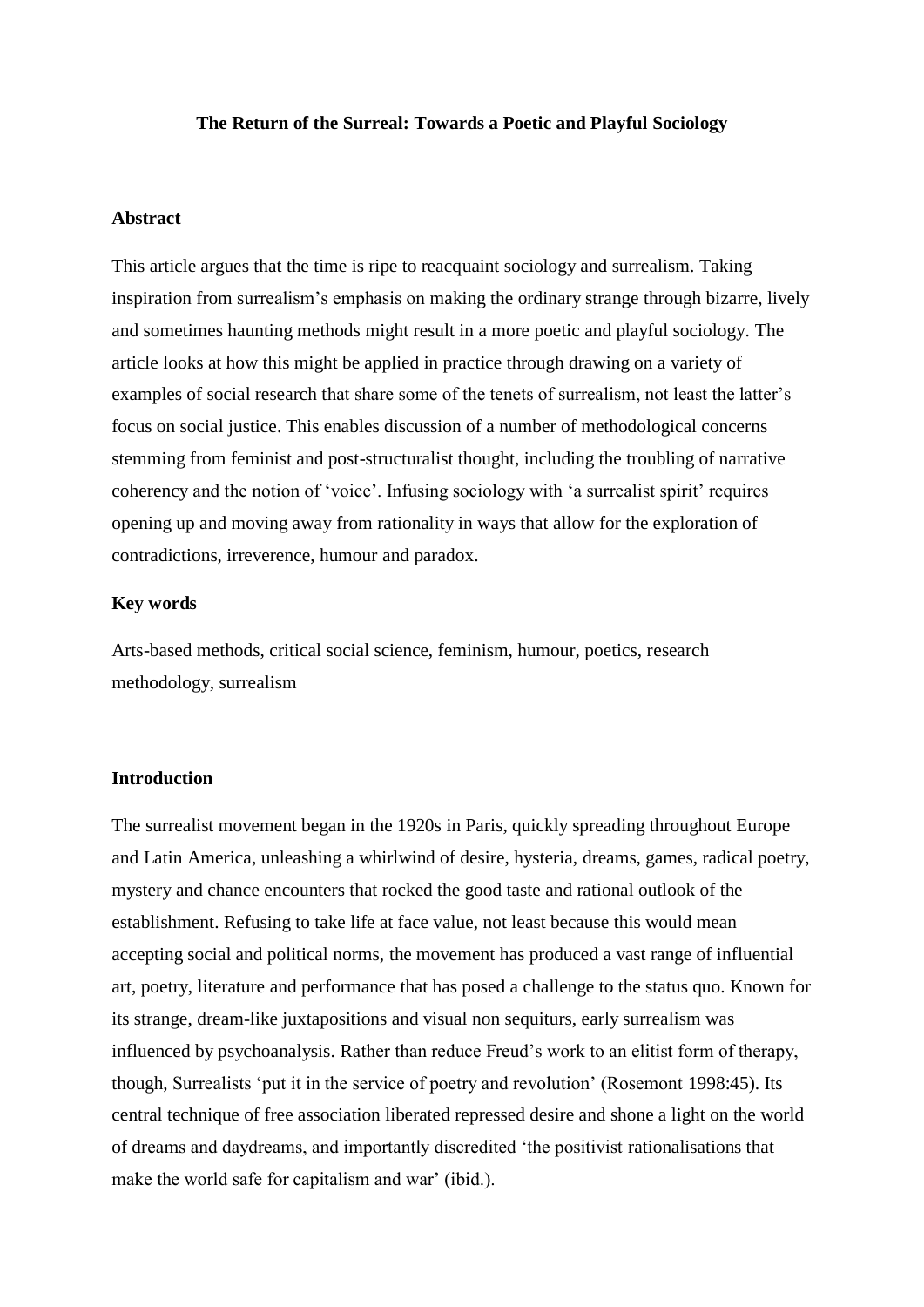Although surrealism is often thought to have died along with its founder André Breton in 1966, it continues to exert influence over art and culture. Over the decades it has continued to develop spirited ways of challenging hegemonic norms. Surrealist groups can still be found working across Europe, for instance the Surrealist Group of Stockholm and the Leeds Surrealist Group in the UK. In the US, the Chicago Surrealist group (founded in 1966) is still going strong. Surrealism has also had a lasting impact on alternative comedy, particularly in the UK, where its influence can be seen from the absurdist humour of Spike Milligan and *The Goon Show* to the ridiculously successful comedy troupe *Monty Python's Flying Circus* which continues to loom large in people's imaginations. Its opening titles and sketches are peppered with collage-like animations of hybrid animals or a giant foot descending from the heavens and squashing whatever it makes contact with. Cartoonist Barry Blitt based a recent New Yorker cover (4 July 2016) on Monty Python's famous *Ministry of Funny Walks* sketch in the wake of the UK's EU referendum with a piece entitled *Silly Walk off a Cliff*, illustrating (as well as the potential disaster that is Brexit), the continued common parlance of the surrealist comedy. Surrealism became entwined with satire in the 1980s (Gadd 2015) and can be seen at work today in the work of a range of comedians including Noel Fielding who is also a surrealist painter and collagist.

With its poetic and playful approach to understanding the world, there is much scope for a surrealist sensibility to breathe life into sociology. This would be in keeping with Les Back and Nirmal Puwar's (2012) mission to reinvigorate sociology through a focus on research methods. They have produced a 'manifesto for live methods' which promotes the idea that researchers 'become exposed to openness and the liveliness' of the social world (2012: 12) using the full range of senses and an air of experimentation. There is certainly a need to find ways to 'account for the social world without assassinating the life contained within it' (Back 2012: 21). And what if this life includes the emotional, the unseen, the unspeakable, the irrational, the half-forgotten or the hidden-behind-layers-of-acceptable-behaviour? There have in the social sciences, in recent years, been successful attempts to capture the 'realm of complex, finely nuanced meaning that is embodied, tacit, intoned, gestured, improvised, coexperienced, covert' (Conquergood 2002: 146). These have involved, among others, artsbased and performative methods (see Foster 2016), creative approaches (see Atkinson 2013), autoethnography (see Kafar and Ellis 2014), visual methods (see Pink 2007; Chaplin 2005), feminist approaches (see Sprague 2016) and queer methodologies (see Browne and Nash 2016). A surrealist approach to social research would be aligned with such approaches that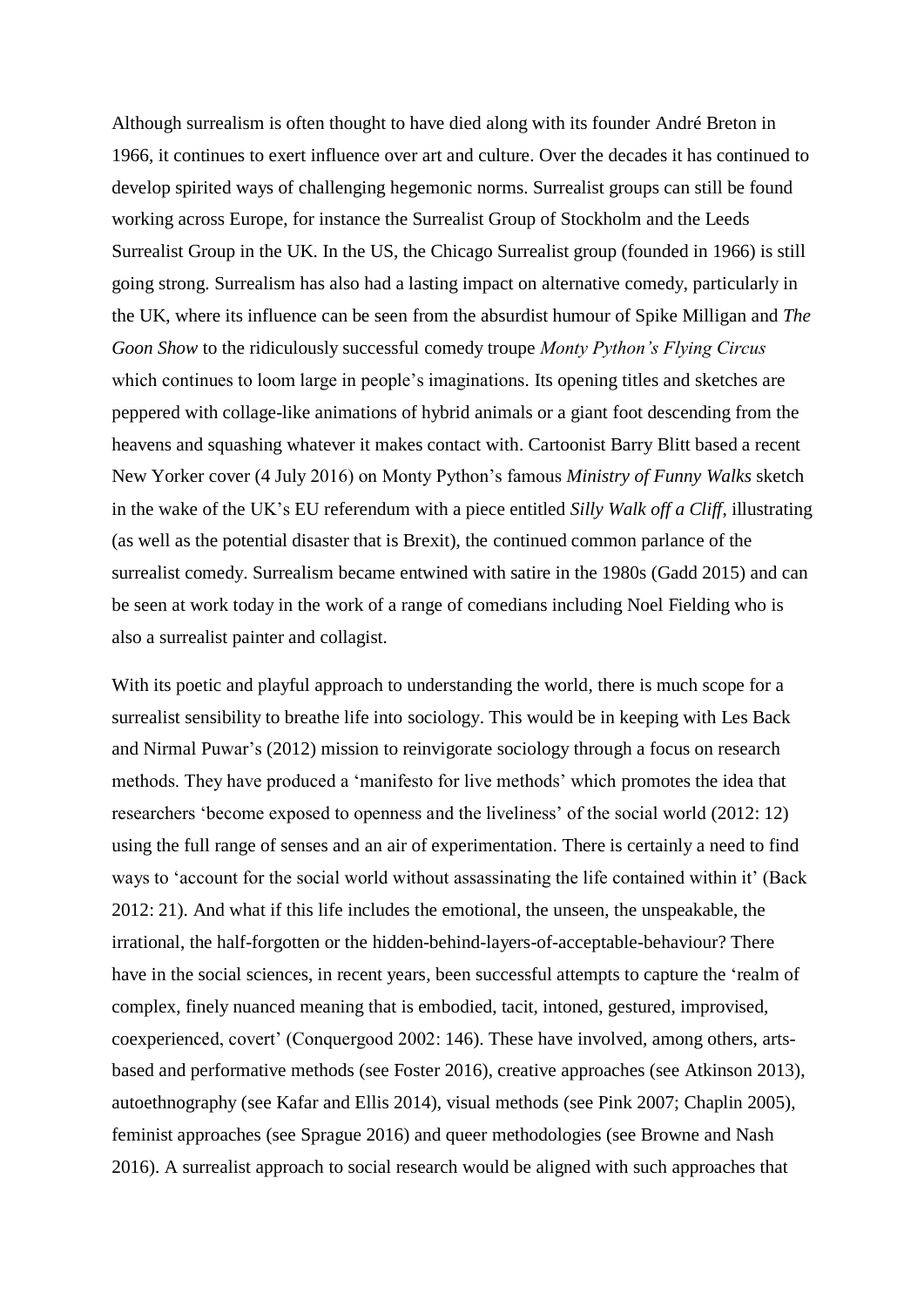seek lively and inventive ways to come closer to being able to access the unspoken and intangible, and in the process come face to face with issues that have implications for the wider social world.

The 1930s surrealist dancer Hélène Vanel, a passionate advocate of the poetic, championed its ability to 'reveal the secret of the ties that attach us' to the 'precious, intimate, and astonishing' things of the world (cited in LaCoss 2005:53). 'True poets', Vanal argued, are those who 'animate a world in re-creating it' (ibid). For social scientists, a poetic approach needn't literally mean writing research encounters as poems, although this can certainly be effective in terms of capturing emotion and enlivening findings (see Bhattacharya 2008). It might instead involve a willingness to look more lyrically and more imaginatively at the world, an act which in itself can be construed as rebellious. Latimer and Skeggs (2011:393) argue that 'the political can be understood partly in terms of attempts to close the imagination down; a closure that seeks to fix the ways in which we think and conduct ourselves and make permanent the endless divisions that rivet the world into place'. An 'open and critical' approach to social inquiry is required.

The act of keeping methodology 'open, alive, loose' (Lather, 2010:x), of acknowledging a variety of perspectives, requires an acceptance of difference and even the embracing of paradox (Foster 2016). The juxtapositions, ambiguites and absurdities celebrated in surrealism can provide some inspiration here, not least when they come with a dose of humour. This might act as a form of resistance to power and inequality through its reliance on 'a kind of "double vision" – the ability to see the absurdity, irony or double meanings in social situations and roles' (MacLure 2009:108). More playfulness would not go amiss in the academy either given that it is, as Watson (2014) observes, too often 'terminally dull'. Genuine amusement and spontaneous delight is hard to come by in a world that is prone to taking itself rather too seriously. And so we march onwards, 'the great academic army of the not quite dead yet' (Watson 2014:418). Not only does this make for an unfulfilling existence, there is a danger that our legacy as sociologists will be to have turned 'the diversity of modern experiences into lifeless relics' (Back 2012:21).

The article's title is a play on Hal Foster's (1996) *The Return of the Real*. The book explores the ways in which the art world has recently refocused attention on practices that are embodied, or grounded in actual social sites and social issues. One of Foster's (1996) chapters is entitled 'The Artist as Ethnographer' and considers the ways that artists have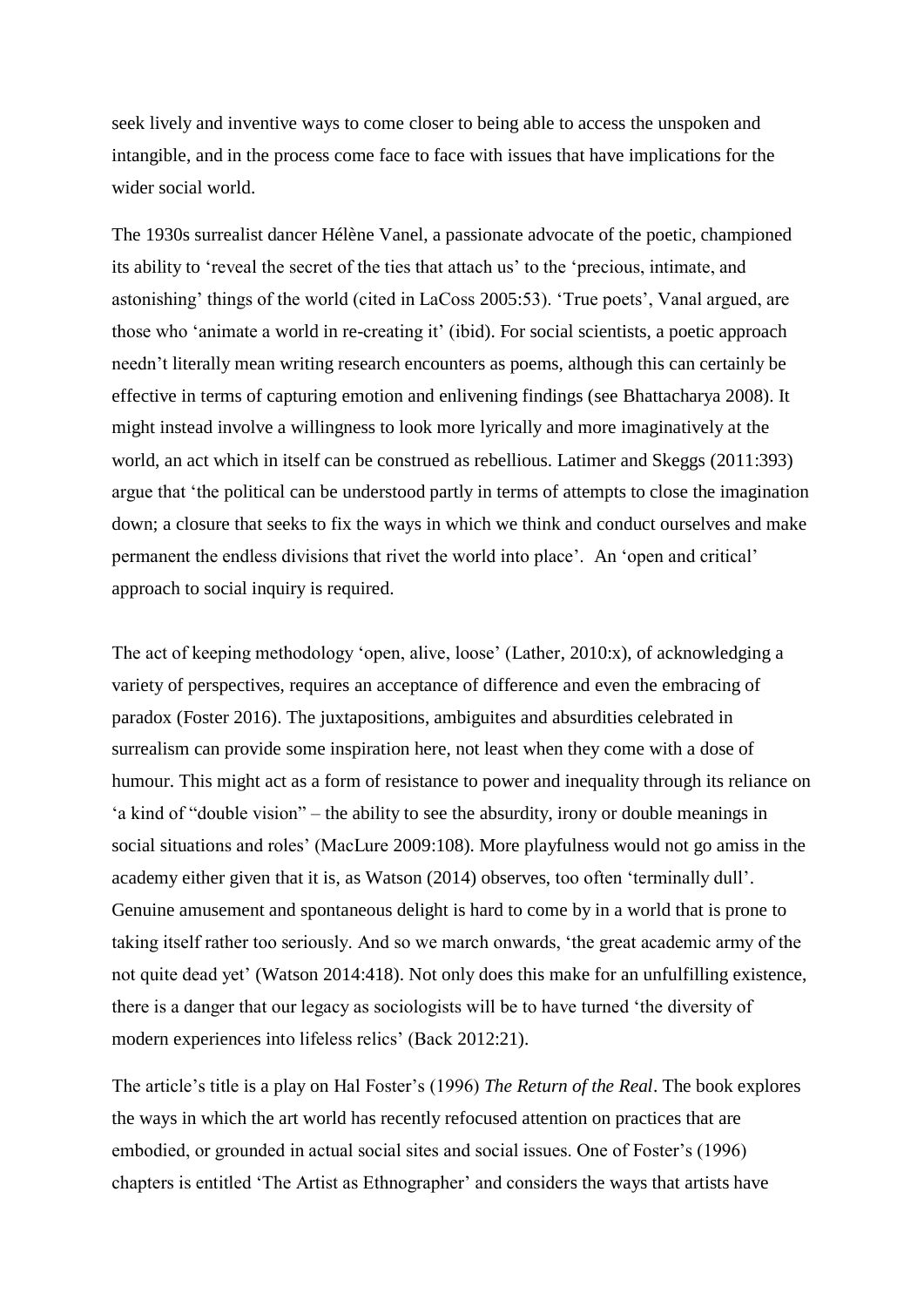attempted to adopt this new role. Conversely, in this article, the concern is for sociology and its research methods to become less literal and to draw on a surrealist sensibility. However, far from shying away from the 'real', this approach is intended to heighten it in poetic and playful ways. Discussion of some of the main tenets of surrealism is woven together with consideration of a variety of methodological conundrums that have been thrown up in feminist and post-structural debate. These include the importance of acknowledging emotion in knowledge production, the troubling of narrative coherency and moving away from privileging voice as the most authentic mode of meaning. Examples are provided of research projects that arguably display a surrealist spirit; ranging from the large-scale Mass-Observation project to a personal communication between researcher and horse. These are linked with a concern for promoting positive social change. This is in keeping with surrealist artist Toyen's description of surrealism as 'a community of ethical views' (in Rosemont 1998:81), which is a suitably loose definition for the purpose of this article. Surrealism does not require locking up in the 'dungeons of narrow definition' (Rosemont 1998:xxxii): '[T]he many cages in which journalists, critics, and its other enemies keep trying to confine it are in fact empty … [S]urrealism is elsewhere'.

#### **Sheer daftness**

Surrealism has never been about artists or writers or performers *escaping* into the imaginary (LaCoss 2005:37). Rather, it aims to develop a 'radical awareness', a strategy that strives to 'excavate the *realities* of everyday life' (ibid.; my emphasis). Daily life is understood as being produced by complex forces including unconscious ones (Shaw 1996:2) so it is important not to take it at face value. For surrealists, a passionate attention to the everyday involves taking a stand against the status quo with the aim of overcoming repressive systems (Rosemont 1998:xxxv). The critical study of the everyday has been established in sociology for decades but it has recently experienced a resurgence in popularity. In a special issue of *Sociology* focusing on this theme, the editors noted how study of the quotidian is about more than the 'straightforwardly mundane, ordinary and routine' (Neal and Murji 2015:813). Rather, 'everyday life is dynamic, surprising and even enchanting; characterized by ambivalences, perils, puzzles, contradictions, accommodations and transformative possibilities' (ibid.). A research methodology that adopts a surrealist spirit is best placed to capture such contradiction inherent in daily life and to challenge injustices, not least because it is through the everyday that the 'endless "quiet" reproduction' of social norms takes place.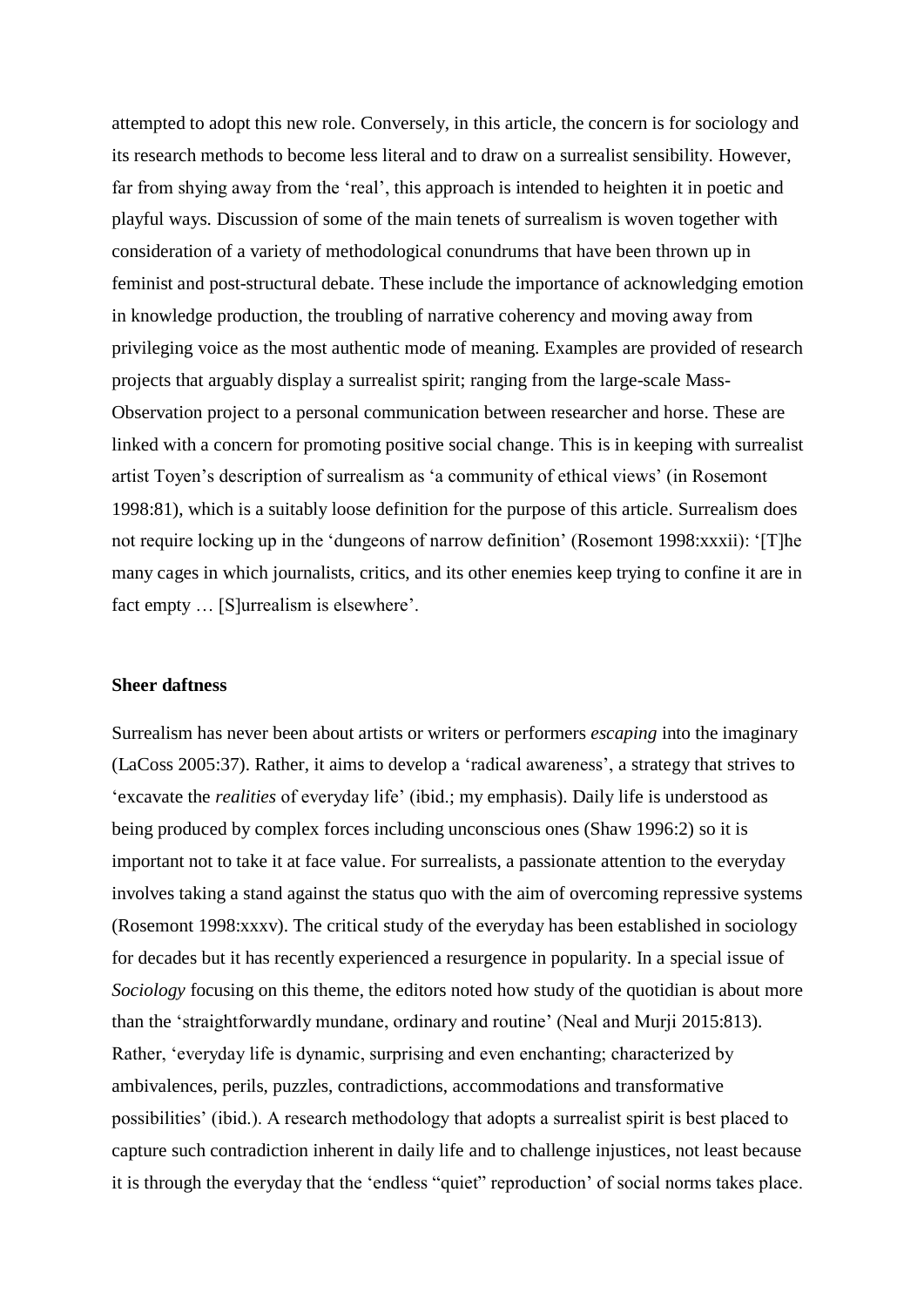It is in the everyday that the 'most trenchant ideological beliefs, the most hard-to-fight bigotries' lurk (Highmore 2005:6).

Clifford (1981) discusses how surrealism and ethnography developed in close proximity in the 1920s and 1930s. He draws comparisons and contradictions between the two schools of thought, asking 'is not every ethnographer something of a surrealist, a reinventor and reshuffler of realities?' (ibid:564). However, surrealism and sociology's first real dalliance was in the 1930s and it was the Mass-Observation project in the UK that brought them together. This was founded by the anthropologist Tom Harrison, the poet and sociologist Charles Madge, and the photographer and painter Humphrey Jenning. Madge and Jenning were heavily involved in the surrealist movement and Mass-Observation became a vehicle through which to pursue its aesthetic and political goals (Shaw 1996:2). An 'unlikely and disquieting' project, Mass-Observation was also a remarkably democratic one (Highmore 2002:87). Members of the public were recruited with the purpose of collecting information on their own and others' everyday lives in ways that would 'harness imaginative capacities' (Shaw 1996:2) and make the familiar strange.

In its original manifesto, Mass-Observation produced a list of topics for investigation (Harrison et al 1937:155 cited in Mengham 2001:28):

Behaviour at war memorials; Shouts and gestures of motorists; The aspidistra cult; Anthropology of football pools; Bathroom behaviour; Beards, armpits, eyebrows; Anti-semitism; Distribution, diffusion and significance of the dirty joke; Funerals and undertakers; Female taboos about eating; The private lives of midwives.

The 'sheer daftness' of the list is 'in perfect accord with the more facile subversions of surrealist humour' (Mengham 2001:28) and thus it was perhaps surprising that Mass-Observation so quickly garnered respect in many quarters. Via the public's observations and descriptions, their diary-writing, drawings and records of dreams and daydreams, there emerged a 'popular poetry of everyday life' (Highmore 2002:111) which anticipated the later concerns of reflexive ethnography (Clifford 1988:143) including multivocality and poetic representations. The project's emphasis on feelings and emotions and their impact on everyday life was unheard of in more 'scientific' research (Shaw 1996:2), and it foreshadows the concerns of feminist methodologists. These avant-garde tenets contributed to the production of data imbued with liveliness. Reviewers of MO's first book, *May the Twelfth*  (1937), touched on the 'authenticity' of the project: 'One really seems to hear the people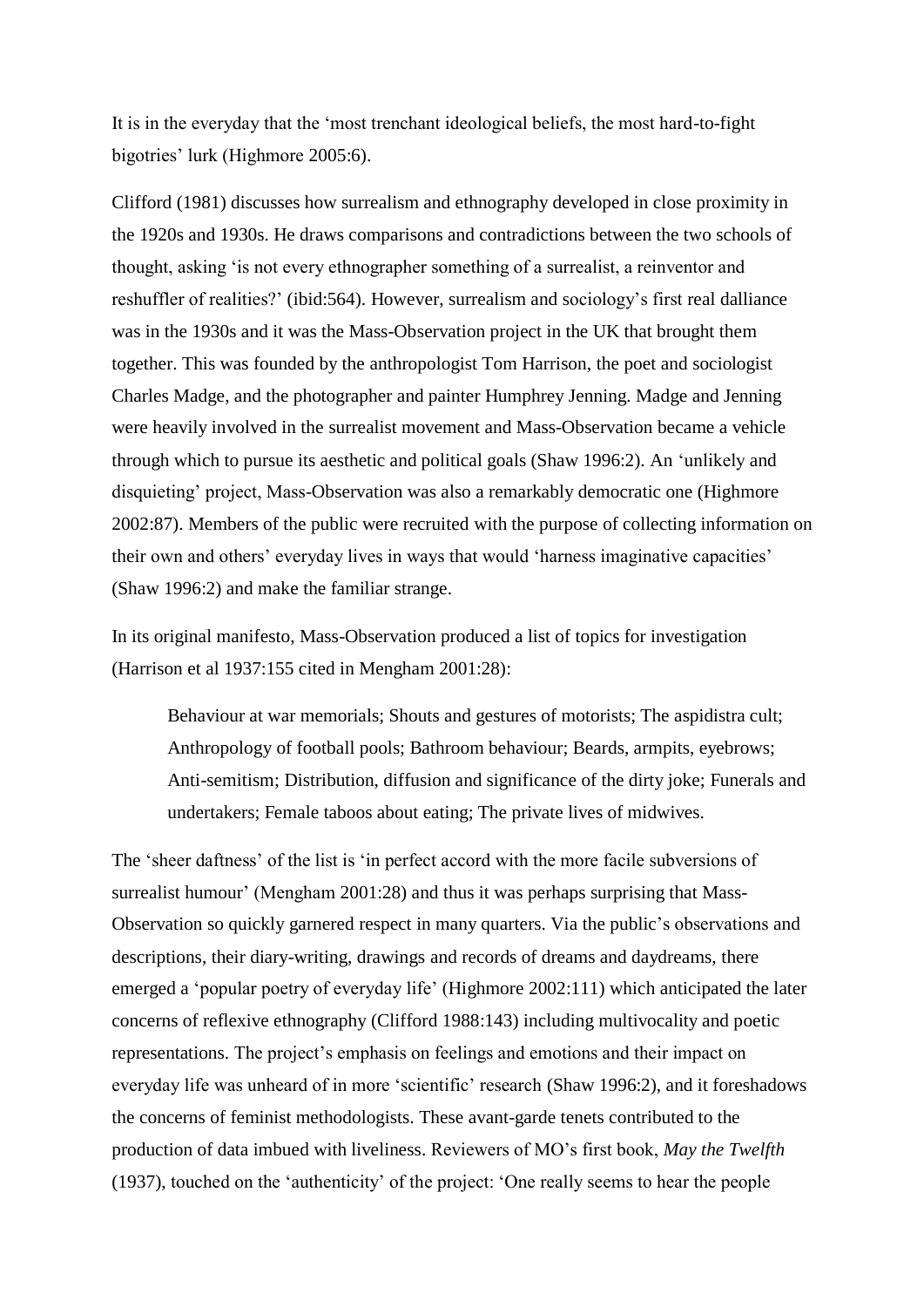speaking, and to look into their lives – like passing backyards in a train' (cited in Hubble 2012:215).

However, it was not long before the artistic leanings of the project were abandoned and 'the Surrealist connection and visionary quality was lost' in favour of a more 'scientific' approach (Shaw 1996:6). The entire Mass-Observation project came to an end in the early 1950s but was reprised in 1991 (as the Mass Observation Project) and it continues to enlist participants to take part in writing (based on their own lives rather than observing others) on a range of such idiosyncratic themes that it appears to be quite in the spirit of the early days of the original project. Directives are issued on a quarterly basis: in Winter 2013, for example, participants are asked a series of provocative questions on the bizarrely juxtaposed topics 'Serial Killers; the Countryside; What makes you happy?' (Mass Observation 2016)

This project is particularly interesting in a world where people are increasingly observing, recording and broadcasting their own lives through social media networks. The mass of data available on people's everyday lives has obvious implications for social research. Some of these are exciting, not least the fact that 'ordinary' people have a platform on which to transmit their thoughts and experiences. However, available formats for doing this are often formulaic and diminished. Zadie Smith (2010) describes Facebook as 'the wild west of the Internet tamed to fit the suburban fantasies of a suburban soul'. She cites the work of Jaron Lanier, virtual reality pioneer and master programmer. He has concerns over the ways that people 'reduce themselves' in order that a computer's description of them seems more accurate: '"Information systems need to have information in order to run, but information *underrepresents reality*" (Smith's italics). Moreover, given that it can seem as though the aim of social media users is to be to be liked by increasing numbers of 'friends', 'whatever is unusual about a person gets flattened out' (Smith 2010).

Given this context, Mass-Observation's quirky approach to generating large swathes of data on everyday life seems particularly refreshing. It *celebrates* the unusual rather than attempting to ashamedly cloak it. Rather than underrepresenting reality, its surreal sensibility imbues it with the scope to produce a picture of heightened reality. Yet its large and unwieldy data sets have long been a source of consternation for academics. A letter in the Spectator in the early days of Mass-Observation described its scientific merit as 'about as valuable as a chimpanzee's tea party at the zoo'; sociologist Mark Abrams described its methods as 'inchoate and uncontrolled' (cited in Pollen 2013:215). However, it is precisely because its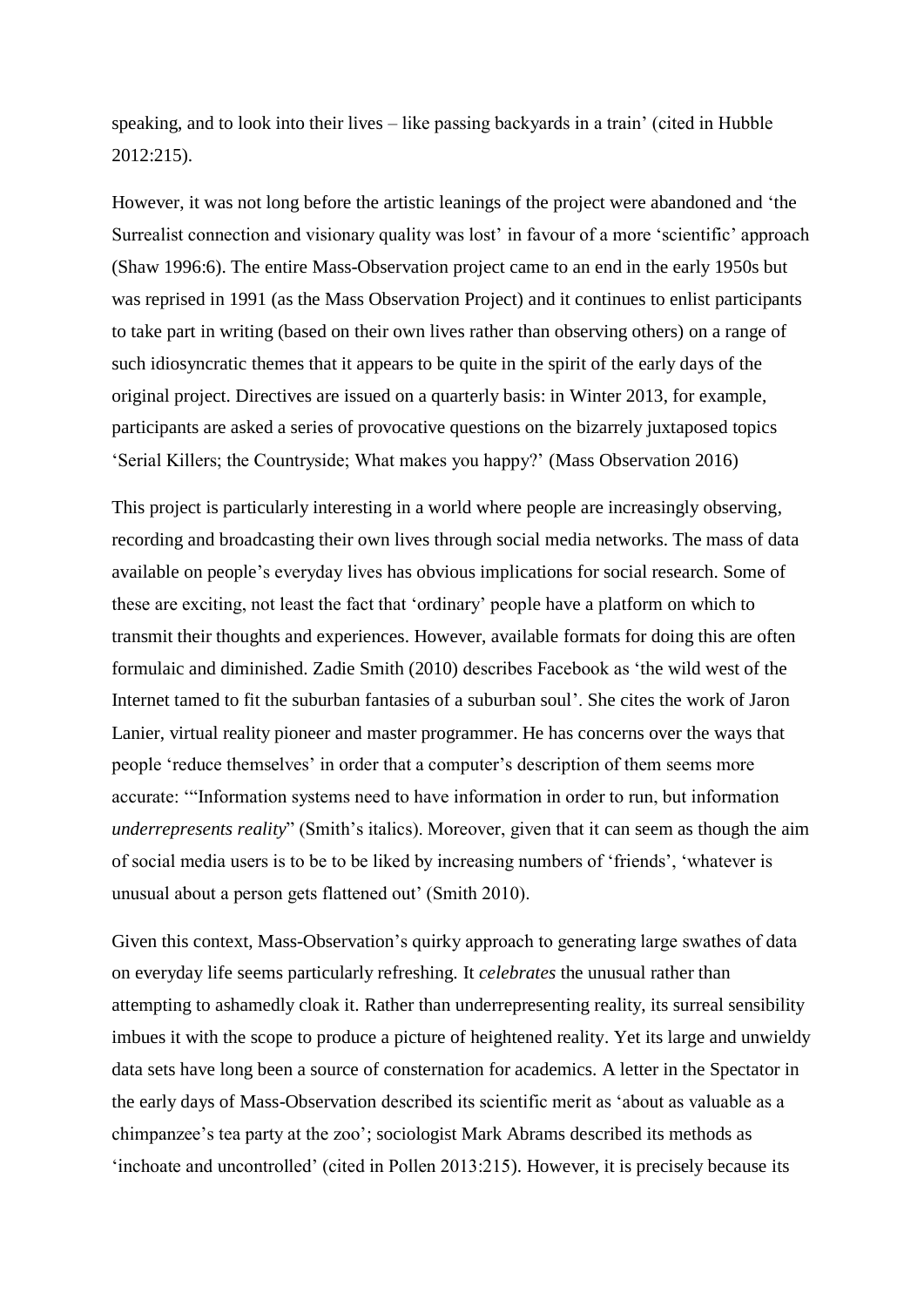data does not lend itself to being flattened out or its liveliness suppressed, that Mass-Observation draws attention to the 'standard stories' of sociology (Hurdley 2014: para 1.1). These involve a very particular framework and one which is not necessarily attuned to the energies of life. The quest for narrative coherence begins to look ill-advised given that its products are 'synthetic' – 'the fool's gold of scholarly literariness' (Hurdley 2014: para 5.5). Thus it is its 'inconsistent, indefinite and plural' nature that makes Mass-Observation an ideal way to 'consider disordering as an organizing research process' (Hurdley 2014: para 2.4).

### **Poetry made by all**

The chaotic, apparently irrational, juxtapositions that surrealist methods rely on, and which add relish to the Mass-Observation undertakings, proved a fascination to Michel Foucault. It was surrealism, for instance, and its focus on thinking outside of conventions, that provided a way in to his challenging the limited vision of religion (Carrette 2000:61). Surrealism's undermining of rationality also led to some of Foucault's ideas on language and representation. His essay *This is Not a Pipe* (1968/2008) is based on the surreal paintings of René Magritte and demonstrates Foucault's love of visual non sequiturs (which he calls *heterotopias*). It is in the preface to *The Order of Things* (1966/2002) where Foucault introduces the idea of *heterotopias*, these troubling and incongruous textual spaces which contrast alarmingly with the comfort of *utopias*. He explains that this thinking came about after reading a passage of Jorge Luis Borges' writing and the 'laughter that shattered' as he devoured the extract from a 'certain Chinese encyclopedia' on the taxonomy of animals. The animals were divided into the following categories: '(a) belonging to the Emperor, (b) embalmed, (c) tame, (d) sucking pigs, (e) sirens, (f) fabulous (g) stray dogs, (h) included in the present classification, (i) frenzied, (j) innumerable, (k) drawn with a very fine camelhair brush, (l) et cetera, (m) having just broken the water pitcher, (n) that from a long way off look like flies' (pxviii). Foucault quickly realised that his burst of hilarity was in part due to the fact that the 'wonderment' and 'exotic charm' of this system of thought highlights the very limitations of our own system. He also describes his laughter as coming with a certain sense of uneasiness as he puzzles over the impossibility of 'finding residence' for these creatures; a space where they could all co-exist. Where could they exist but in language? Yet they even cause trouble here: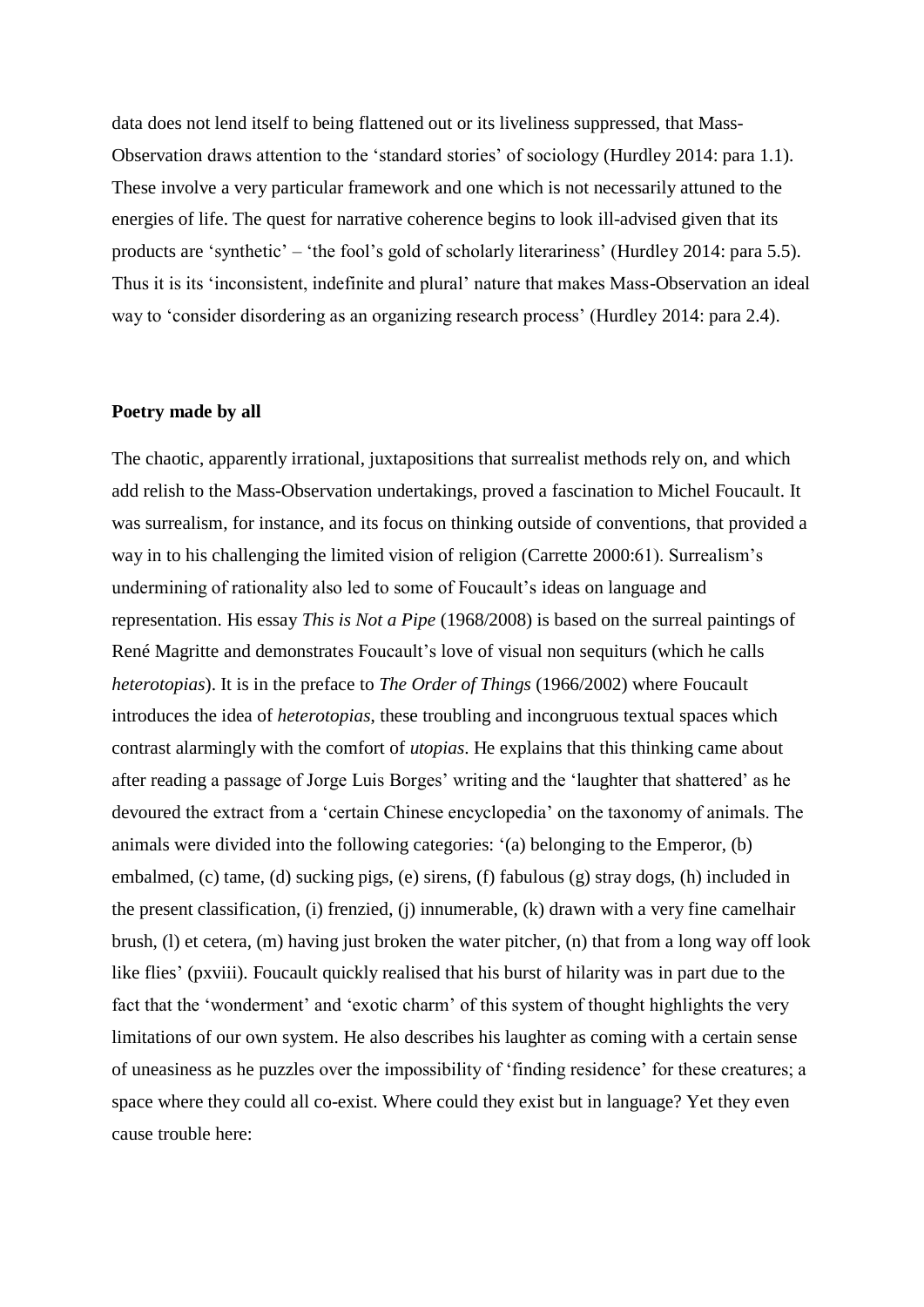*Heterotopias* are disturbing, probably because they secretly undermine language, because they make it impossible to name this *and* that, because they shatter or tangle common names, because they destroy syntax in advance, and not only the syntax with which we construct sentences but also that less apparent syntax which causes words and things (next to but also opposite one another) to 'hang together.' This is why utopias permit fable and discourse: They run with the very grain of language and are part of the very fundamental dimension of the *fabula*; heterotopias… dessicate speech, stop words in their tracks, contest the very possibility of language at its source; they dissolve our myths and sterilize the lyricism of our sentences (Foucault 1966/ 2002:xix).

Surrealism's goal of challenging comfortable and naturalised impressions of reality thus remains vital. One of the best loved methods of attempting to meet this goal is collage; this evokes the confusion of heterotopias in that it is simultaneously 'a literal presence and a semiotic reality, a mythical construct and fictional fragments, an anatomical frame and isolated limbs…' (Adamowicz 1998:185). Contemporary surrealist artist Ivanir de Oliviera embraces the way that the 'physical limitations' of scraps or fragments 'are transcended in the very act of creating new revelations that call into question the hegemony of the habitual' (in Rosemont 1998:446). This, again in the vein of heterotopias, can have a 'a disorienting effect' on both producer and viewer (Adamowicz 1998:4).

Surrealist artist, Eileen Agar, a protagonist of this method, describes how her very life is a collage, 'with time cutting and arranging the materials and laying them down, overlapping and contrasting, sometimes with the fresh shock of a surrealist painting' (cited in Young Mallin 2001:213). Certainly everyday life is full of chance encounters and random detritus which often come together in surprisingly meaningful ways. And with much of our everyday life lived online these days, a Google search itself, 'on any subject, might be said to yield a kind of blueprint for a collage' (Douglas 2011:7); a present-day equivalent of 'a shoebox of newspaper clippings, postcards, old snapshots, ticket stubs, matchbooks and art reproductions'. Collage is a technique that inherently uses metaphor; image fragments are chosen and placed to give a 'sense' of something rather than a literal expression of an idea (Butler-Kisber 2008). The process of collage can be seen as a democratic one in that it does not necessarily require formal artistic training. Its accessibility and playful aspect offers a way towards achieving Comte de Lautréamont's vision of a 'poetry made by all' (Rosemont 1998:47).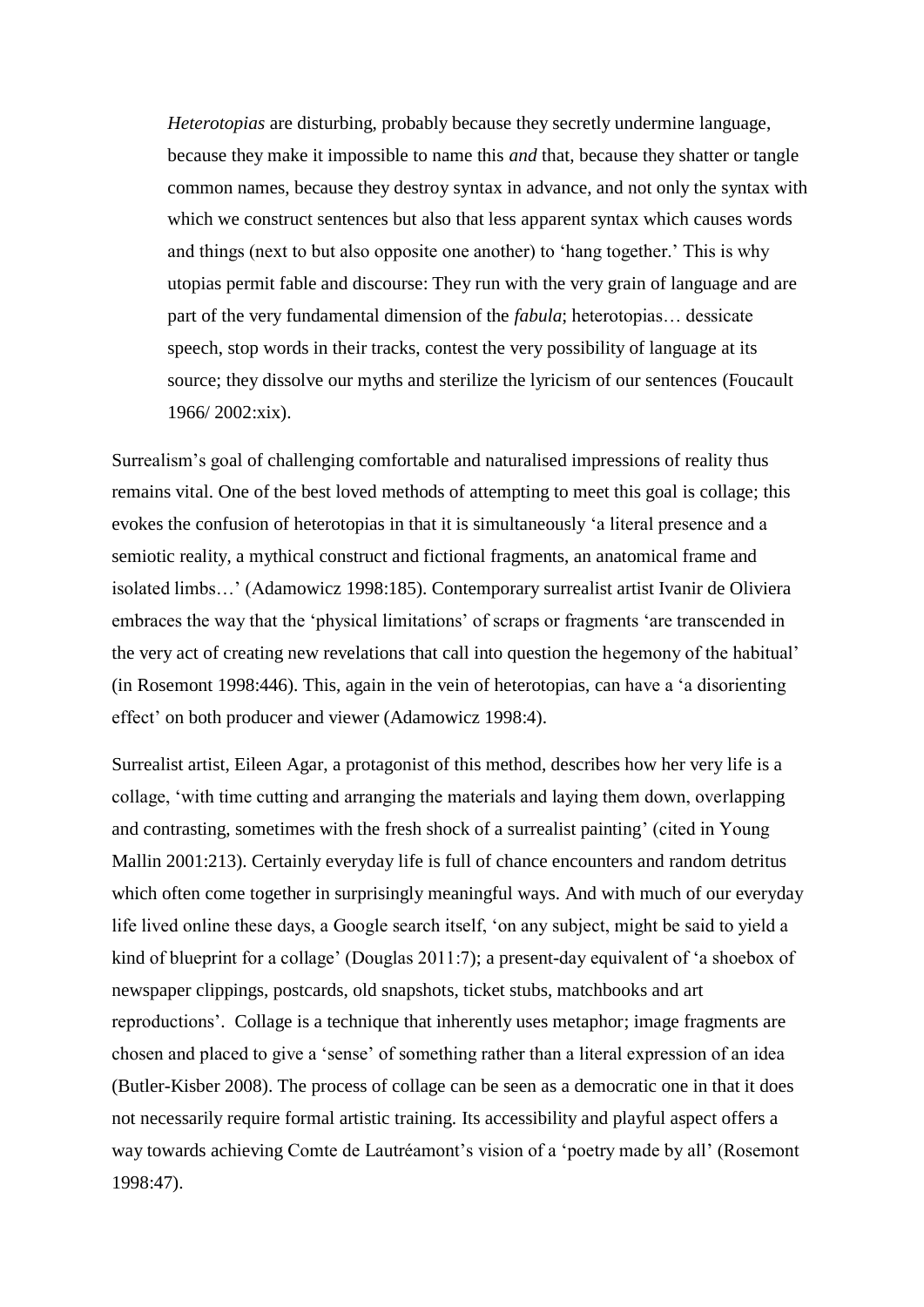Collage is an approach particularly favoured by women surrealists, and historically it has been women surrealists who have used their art as a way of expressing personal traumas and nightmares; their work 'became a means of gaining self-awareness, exploring their inner thoughts and feelings, dealing with their experiences, and locating or constructing their true identities' (Rosemont 1998:47). Humphreys (2006:378) draws comparisons between the collage art of Max Ernst (one of the best known and most prolific of the original surrealists) and that of Valentine Penrose. She argues that Penrose's collage-poem, *Dons des féminines*, whilst heavily influenced by the earlier work of Ernst - notably his celebrated pictorial novel *Une semaine de bonté* - is at the same time 'an implicit critique' of male surrealists' representations of women. In this series of collages, which are presented alongside her poems, Penrose juxtaposes female figures (often sourced from Victorian fashion magazines) with animals or hybrid creatures in wide open landscapes. This is an 'unreal hallucinatory world' (Chadwick 1995:227) and one where there is 'no hegemonic order' (Humphreys 2006:385).

Collage translates particularly well into a social research method (see Butler-Kisber 2008), particularly because of its ability to address wide scale social issues through a medium that is often 'intensely personal', materials that are 'equally intimate' and that might 'attempt to map some previously unarticulated interior truth' (Douglas 2011:7). Moshoula Capous-Desyllas (2015) employs collage as a method of reflexively working through her emotional experiences of conducting a challenging and affecting research project with sex workers in Portland, USA. The research involved participatory photography, with the women taking photographs of their 'lived experiences, needs, and aspirations' and Capous-Desyllas simultaneously produced a series of collages as a means of '(re)imagining, (re)presenting, and critically reflecting' on this process (ibid:193-195), an important strategy in feminist research (see Daly, 2010). Capous-Desyllas describes the collage making as 'highly intuitive' and, with very much a surrealist flavour, notes how unexpected associations between various images allowed her to make 'connections that may otherwise have remained unconscious' (2015:195). One collage in particular, *Chaotic liberation,* with its vibrant and peculiar mix of female figures and animals, visually echoes some of the work in Penrose's *Dons des féminines* series as it likewise works through ideas about representations of women and issues of injustice.

Capous-Desyllas recalls how, although the project had brought much joy and laughter, she had at times been frightened, angry and upset, particularly by the stories told to her of violent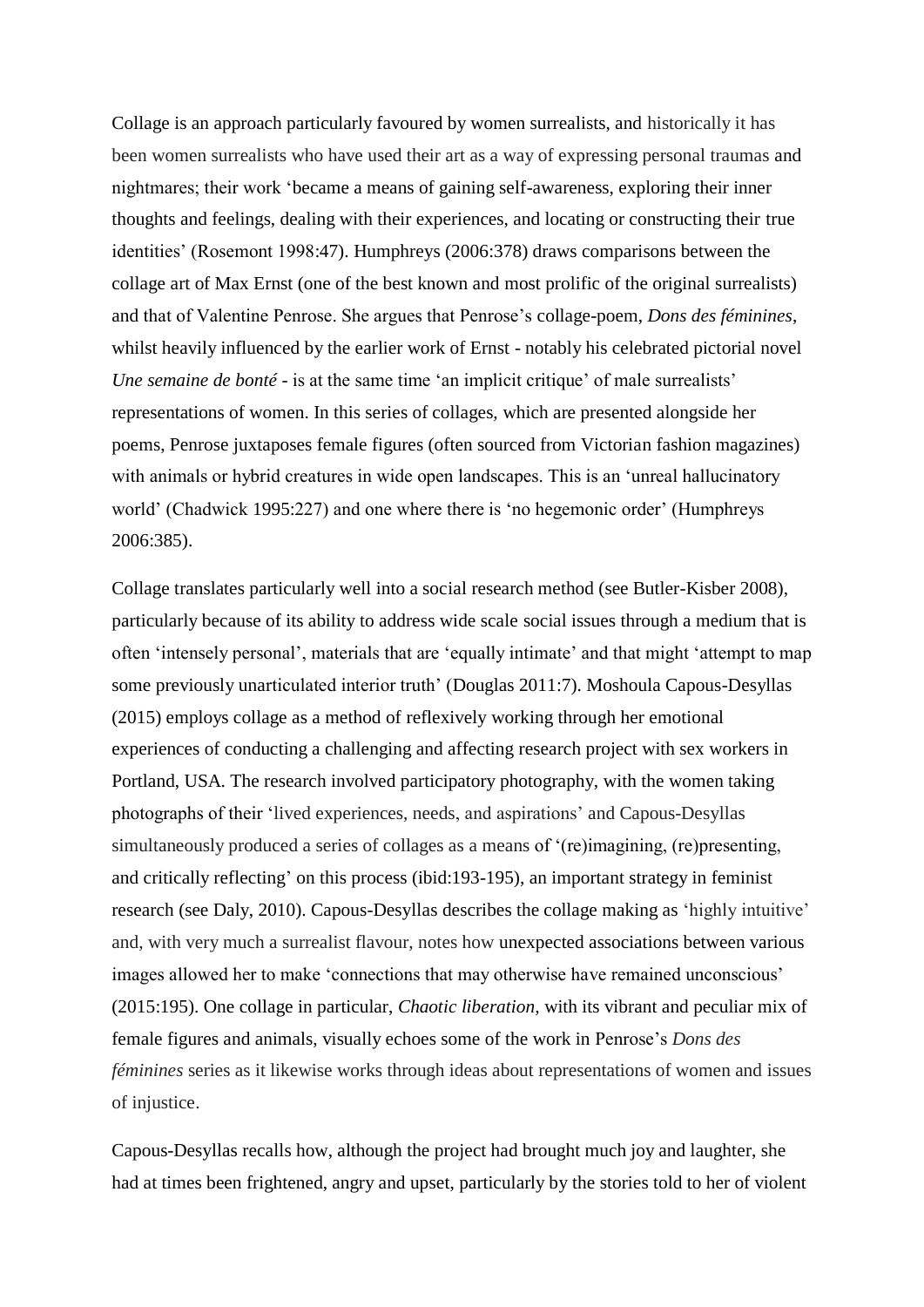abuse, racism and oppression. With her 'feminist social work researcher' head on (she also describes herself as an artist and activist), Capous-Desyllas is able to make important, but perhaps predictable, connections between these stories and stereotyping, intersectionality, and structural oppression perpetuated by the prison system. The collage, however, transcends this discussion in a haunting way. The inclusion of an image of a black man and a porcelain female head reportedly enabled Capous-Desyllas to 'process her discomfort' associated with stories she was told. She does not share any of the details of these stories with the reader, but the sinister overtones of the collage still manage to evoke a sense of these withheld horrors. The emotional charge of the work is not insignificant. Emotions have usually been considered 'potentially or actually subversive of knowledge' and reason rather than emotion 'has been regarded as the indispensable faculty for acquiring knowledge' (Jaggar 1989:151). One of the most important contributions of feminist and anti-racist methodology is in its contestation of the opposition between rational thought and emotion. Not only has emotion been 'projected onto the bodies of others', who are then pathologised as a result (Ahmed 2004:170), such a projection also 'works to conceal the emotional and embodied aspects of thought and reason'.

Because of their independence from rational and linguistic systems, arts-based methods are able to evoke an emotional or affective response. However, in the case of collage this requires active input from the reader (Adamowicz 1998:21). He or she is required to fill in spaces, identify sources or intertexts, or inhabit the gaps (ibid.). Yet it can be tempting for the researcher to fill in the gaps. For instance, Capous-Desyllas' collage incorporates strangely juxtaposed animal imagery, recalling the surrealist use of birds and beasts as emblems of transcendence; expanding knowledge beyond the everyday realm. When Capous-Desyllas explains the symbolism of each of her animals at some length, the power of the work is diminished. It would require a brave decision to forgo 'the coherent comfort of narrative' (St Pierre 2008:226), to leave the gaps alone, and to trust the reader to thoughtfully fill them or inhabit them.

## **Letting go of the literal**

Letting go of conventional narrative structure is particularly difficult given that we tend to privilege voice as 'the carrier of the truest meaning' (St Pierre 2008:222). This has to be problematic, argues St Pierre (2008:221), especially for 'those who ae wary of the supposed conscious, stable, unified, rational, coherent, knowing, autonomous…individual'. This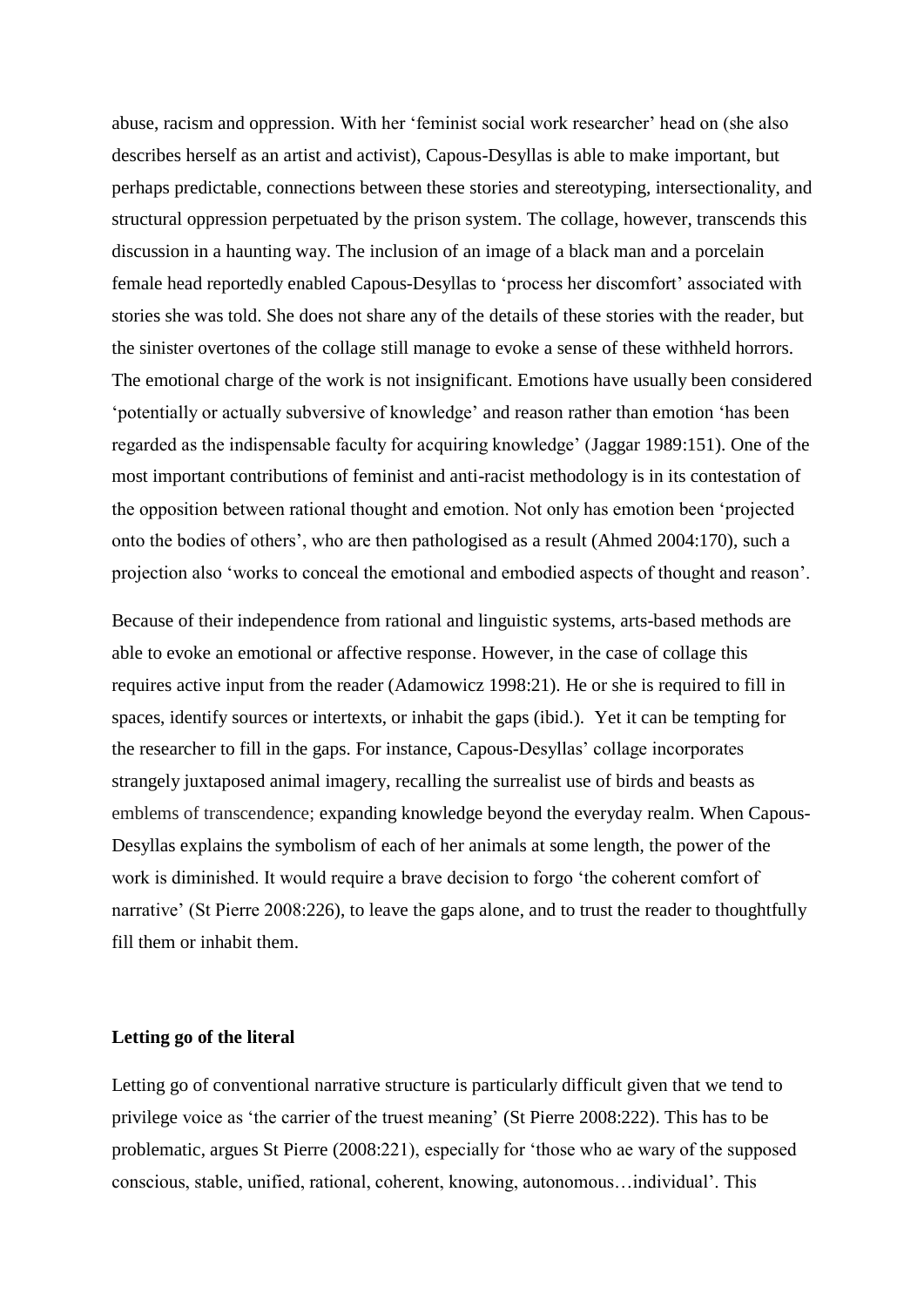question of voice, and the extent to which social research can 'give voice' to marginalised groups or 'let voices speak for themselves' (Mazzei and Youngblood 2008), is one which concerns feminist, postcolonial and postmodern scholars (Bhattacharya 2008). Research that leans on the arts is not necessarily free from the issues surrounding voice in qualitative research; in fact, it is likely to reproduce the same knowledge as more conventional research but 'with a different literary twist' (Mazzei and Jackson 2009:2). Taking inspiration from surrealism might help to avoid reliance on what Mazzei and Jackson term the 'too easy' notions of voice.

Italo Calvino's *Invisible Cities* takes the form of a series of eighteen dialogues between the explorer Marco Polo and Kublai Khan whereby Polo describes a series of surreal cities he claims to have visited. Their methods of communication are perhaps more surreal than the cities themselves. Initially the men are without a shared language and Polo can only express himself through gestures, 'leaps, cries of wonder and of horror, animal barkings or hootings, or with objects he took from his knapsacks – ostrich plumes, pea-shooters, quartzes – which he arranged in front of him like chessmen' (Calvino 1997:21). Kublai was forced to interpret these 'improvised pantomimes'. Gradually, Polo not only learns the Tartar language, but also its idioms and dialects – so that he is able to communicate 'the most precise and detailed' accounts. Yet the Great Khan found that each piece of information recalled 'that first gesture or object with which Marco had designated the place' (ibid.:22) and he gradually begins to lose interest in Marco Polo's words. So too do words begin to fail Marco Polo, until 'little by little, he went back to relying on gestures, grimaces, glances' (ibid.:39).

Research that adopts a surrealist spirit not only thrives on 'messy spaces', it also plays with language in ways that make it ideally situated to toy with notions of voice. Polo's and the Khan's fantastic communications are not wildly divergent from MacLure's (2009: 97-8) goal of 'voice research' which attends to:

laughter, mimicry, mockery, silence, stuttering, tears, slyness, shyness, shouts, jokes, lies, irreverence, partiality, inconsistency, self-doubt, masks, false starts, false 'fronts' and faulty memories – not as impediments or lapses to be corrected, mastered, read 'through' or written off, but as perplexing resources for the achievement of a dissembling, 'authentic' voice.

The account of the creative storytelling project *Time Slips* takes as its starting point a challenge to the oft rolled out aim to 'hear the voices' of the marginalised. Basting queries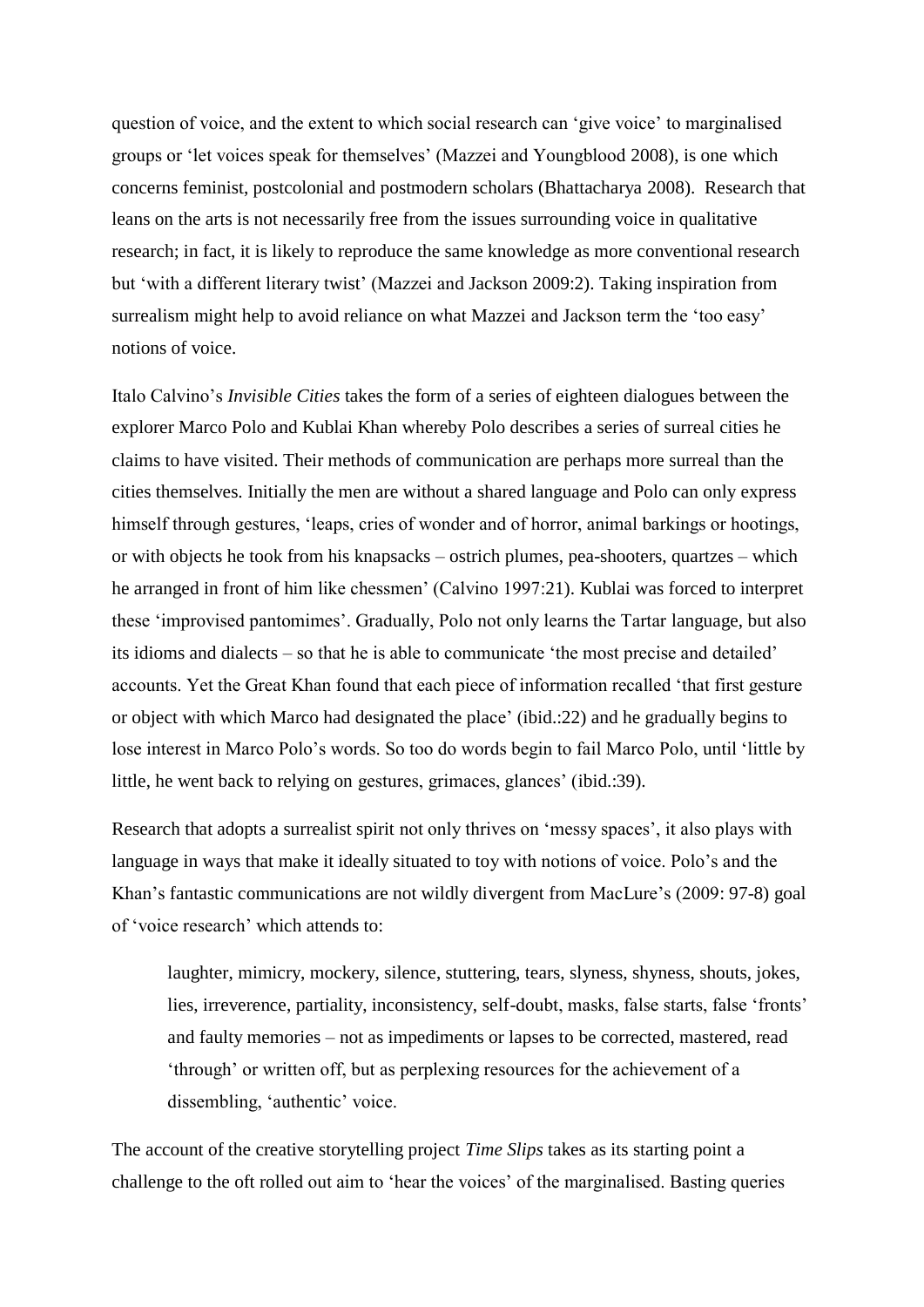*how* the voices of the disabled – not least those with cognitive impairments or severe physical impairments – can be heard:

In what forms can and do their voices have meaning? Might certain forms of narrative and modes of performance actually support ideals of independence and selfhood that fuel fears of disability in the first place? What can the stories of the disabled tell us about the very meaning of the 'self'? (Basting 2001:78)

*Time Slips* involved 18 weeks of storytelling workshops in the USA with people with Alzheimer's disease and related dementia (ADRD); all participants required some form of 24-hour care. In the second phase of the project, many of the resultant stories were worked in to a play, a website and art installation so that the work might reach a wide and varied audience. *Time Slips* aimed to acknowledge the *complexity* of participants' worlds and to do so by encouraging their creative expression. One aspect of this complexity is the relational nature of their selfhood given that they rely on people 'to translate the world' for them. Whilst everyone's selfhood is constructed through relationships with other people and institutions, this is an extreme example. It calls into question the forms of storytelling that might represent their lives. Certainly, traditional autobiography is not ideal given that it would necessarily 'mask the intensity' of caregiving relationships. Memoir is problematic, not least because people with ADRD not only forget details, they also forget concepts: 'One does not just forget where one put the keys. One cannot comprehend the *meaning* of a key'. They also lose the ability to comprehend chronological time systems. Interestingly, surrealists have oft been preoccupied with depicting the passage of time; Dali's iconic painting *The Persistence of Memory* which depicts melting pocket watches is one example. The concept of time is emblematic of our attempts to structure our existence; when this breaks down, our purpose, our very being, is challenged. The *Time Slips* project was not concerned with memory but rather designed to create new stories about participants' present selves 'complete with missing words, repeated sounds, and hazy memories' (Basting 2001). Although one storyteller's language was limited to the sounds 'Bababababa', this was able to be incorporated into nearly all the stories.

Each week, the group's facilitator would encourage the group to choose an image from a selection, on which the story would be based. The story would be constructed by participants' answers to a series of questions posed by the facilitator. A 'certain theatrical flair' was required to interpret 'a random list of sensical and nonsensical answers' (Basting 2001:81).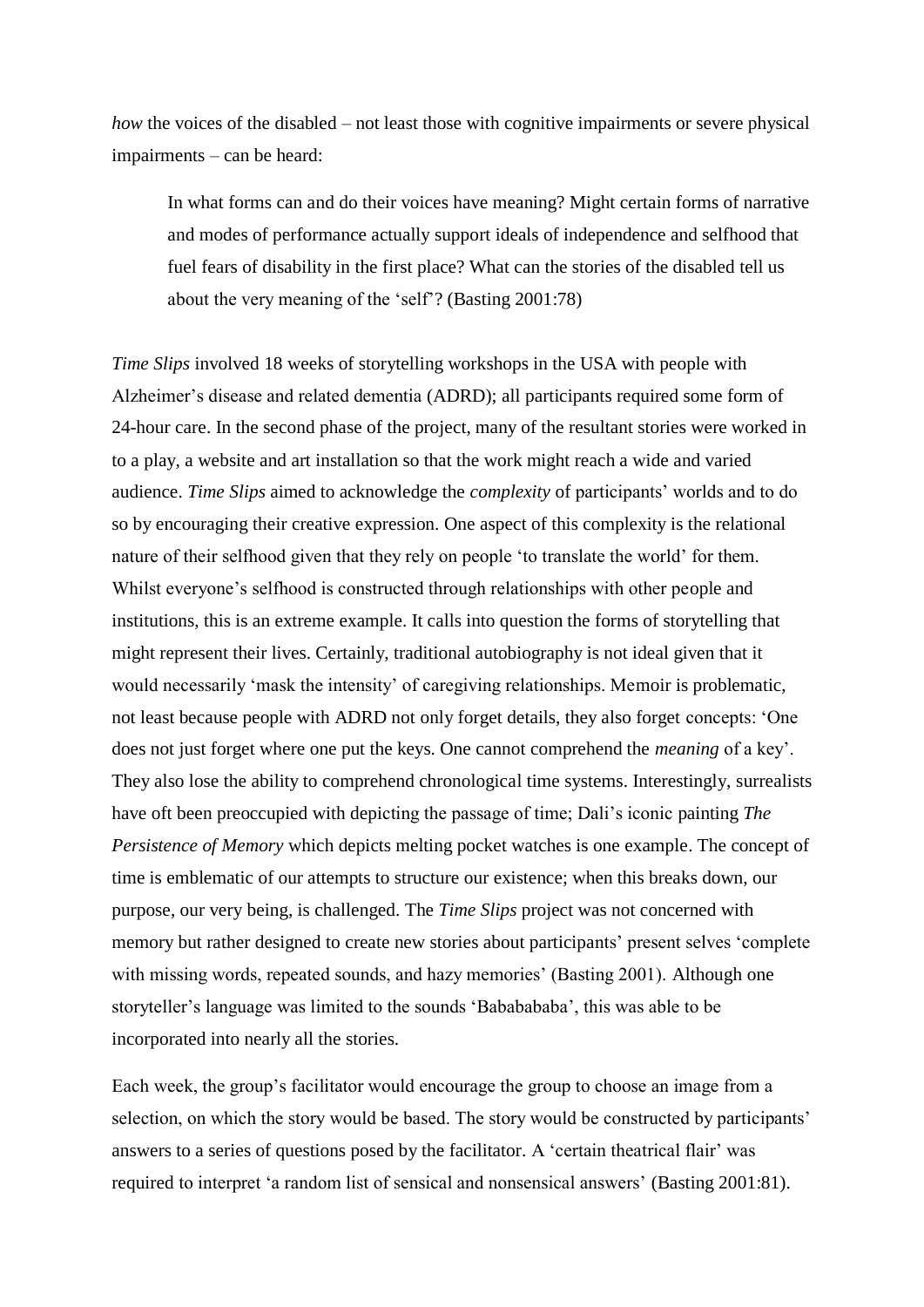This process also involved having to let go of the literal and forsake linear narrative. Basting (ibid: 89) admits that it was overwhelmingly difficult to resist the urge to tidy the stories up, to 'craft them … to draw out and polish the rich metaphors and symbols that lay like geodes in the riverbed of the tales.' It is this resistance, however, that lends the project its fascination. Language remains free 'to carry emotional, rather than literal, meaning' (Basting 2001:83).

*That's a Big Body...*

*(In response to an image of an elephant and a little girl)*

We are deep in the heart of Austin, Texas.

Grandfather the elephant lives at the zoo and does tricks in the circus.

But he's not allowed to sing there.

One day, while walking down the street, he meets Amy, a 10-year-old girl.

Now, most people would run away when they meet an elephant on the street, but Amy has no fear.

They become friends.

One day, Grandfather takes his car and drives from the zoo to the church, where Amy is at a wedding.

He waits for her outside, because he's too big for the church.

If he went in, he'd break it down.

While Grandfather waits, he hears 'Abide with Me' coming from the church. *(Group sings 'Abide with Me.')*

He likes it because he's not allowed to sing at the circus.

Amy comes out to meet him and feeds Grandfather corn and hay and grass, because grass is good.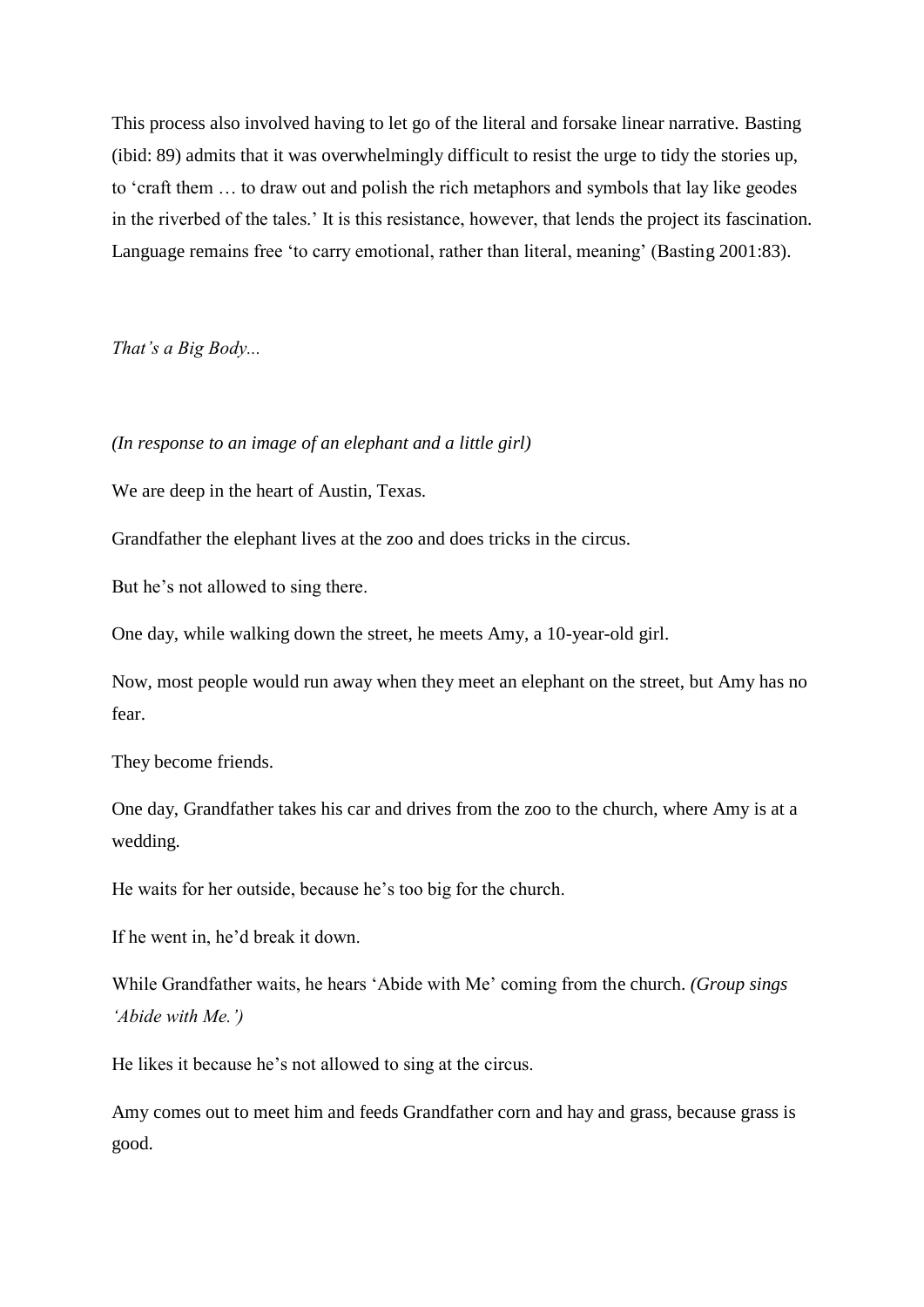Grandfather has floppy ears.

He's a very good person, he's comfortable and happy.

Amy falls asleep on Grandfather, and he waits for her to wake, then gets back in his car and drives back to the zoo.

(Basting 2001: 84)

#### **A horse is a horse**

Basting's (2001) article in which she discusses *Time Slips* is entitled 'God is a Talking Horse', a line from one of the stories produced by people with ADRD entitled 'A horse is a horse of course of course'. 'God' is short for Godfreya, a music-loving horse that enjoys a deep relationship with its cowboy owner. Anna Banks' (2016) research involves an actual communication between human and horse and, given that they share no common spoken language, this also disrupts 'too easy' notions of voice. Banks is a horse masseuse and provides an account of this practice which involves her playing two roles: bodyworker and ethnographer. The physical aim is to reduce tension in the horse's muscles and tissues; the ethnographic aim is to 'record and communicate' information about the horse.

The practice involves Banks collecting data, firstly through a conversation with its owner, but then through direct communication with the horse. This requires her own body to enter a particular state of being, 'open and fully sensing'. The bodywork begins with an initial sequence of 'rhythmic muscle pulsing'; should the horse relax at this point, this embodied transmission is understood as 'an invitation to work more deeply' at unknotting any tension. Banks includes fieldnotes on her work with a broodmare, Sage, and describes how she visually inspects the horse, uses her sense of smell to rule out particular issues, and listens to the mare's gut. She then uses the more metaphysical technique of reiki before beginning the massage. During the massage, Sage's foal joins in, nuzzling at the very same muscle that Banks is massaging, on the opposite side of the mare's body. Banks records how the foal 'perfectly mirrors' her touch:

I experienced a wonderful sense of connection with them - mare and foal. After her massage, Sage, her foal and I paused for a moment in community before they and the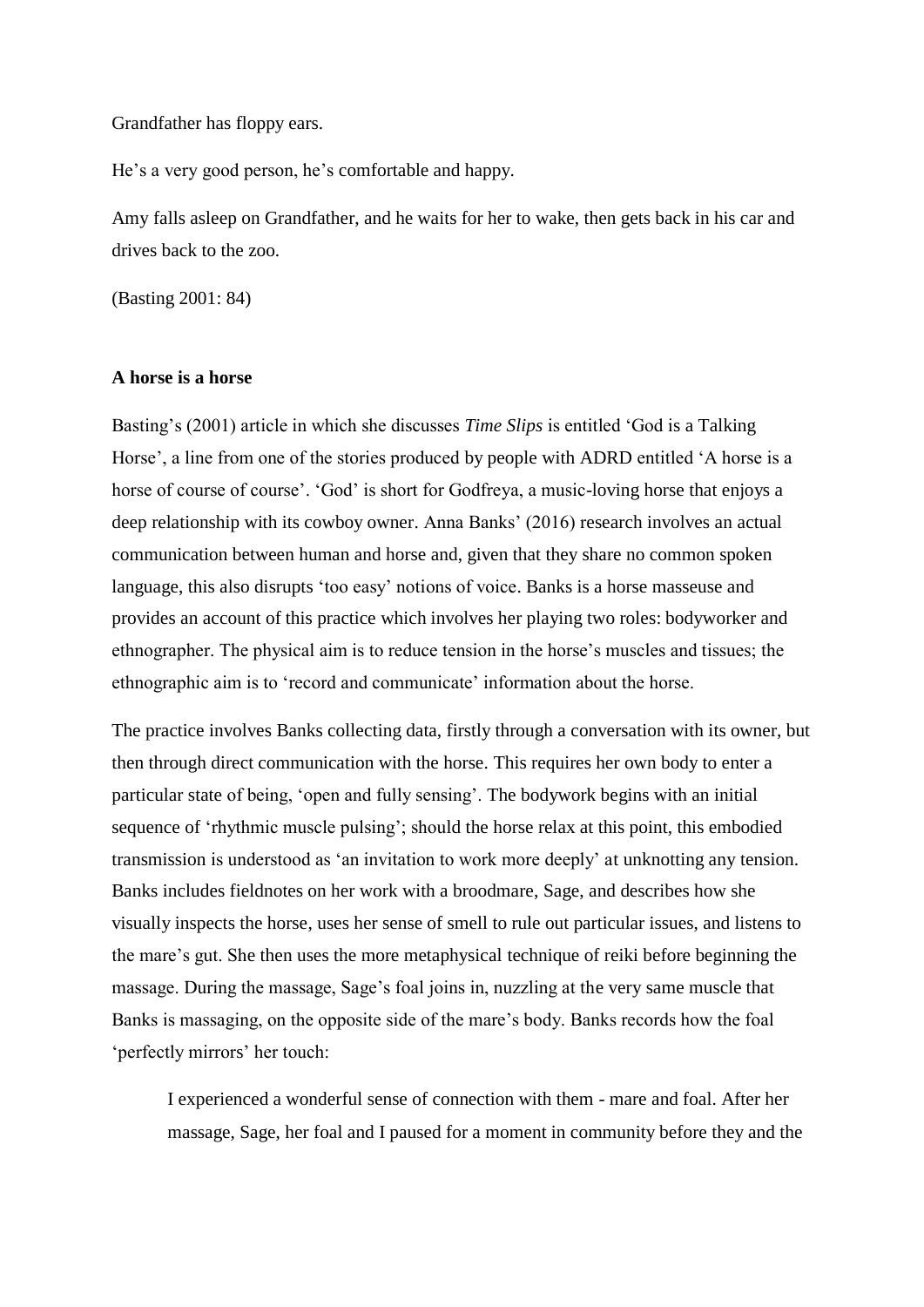other mares and foals returned to the herd and their regular life's activities, and I returned to mine (Banks 2016:71).

There are no claims made to 'give voice' to the mare and foal, yet the account of these animals very much brings them to life. The work has a surrealist sensibility, not only because of the way it disrupts conventional understandings about communication, but also because of the ecological concerns that the Surrealist movement displayed: 'the adjective *wild* has always been a term of the highest prestige' (Rosemont 1998:li). Nature, wildlife and wilderness are integral themes, particularly in the work of surrealist women whose work is often replete with animal imagery and set in wilderness landscapes (as is the case in Penrose's collages discussed above). Leonora Carrington's paintings and writings employ a veritable 'vocabulary' of animals and birds, and are regularly punctuated by the white horse (Chadwick 1985:75). Paintings include *Self-Portrait (Inn of the Dawn Horse)* and *The Horses of Lord Candlestick* which respectively include references to her childhood hobbyhorse and family horses. In her play *Penelope* (written in 1946 and first performed in 1957 in Mexico), the protagonist rebels against her authoritarian father who has banned her from indulging in imaginative play with her hobby horse Tartar (named for the Ancient Greek mythological underworld) with whom she is in love. She escapes this patriarchal domain by turning into a white horse and flying off into another realm (Chadwick 1985:78).

Forerunners of deep ecology and ecofeminism (Rosemont 1998:li), the work of these (predominantly women) surrealists called for a 'redefinition of the relations between humankind and the animal, solidarity with endangered species, [and] a nonexploitative regard for the planet we live on' (Rosemont 1998:li). So too Banks draws attention to the schism that exists between many humans and the wider community of nature (animals, trees, plants, soils and waters); her research aims to offer a 'glimpse into the complex communities that exist in the more than human world'. One outcome of 'reinvigorating our senses' and 'reattuning ourselves' to this wider community is that it opens the 'possibility of attending to the nuances of the lived experiences of the world around us'.

Haraway (1988:593) describes how, in the vein of ecofeminism, and in a critical sense, the 'world encountered in knowledge projects is an active entity'. This is in opposition to the ('bourgeois' and 'masculinist') majority who view it as a resource to be mined.

Acknowledging the agency of the world in knowledge makes room for some unsettling possibilities, including a sense of the world's independent sense of humour.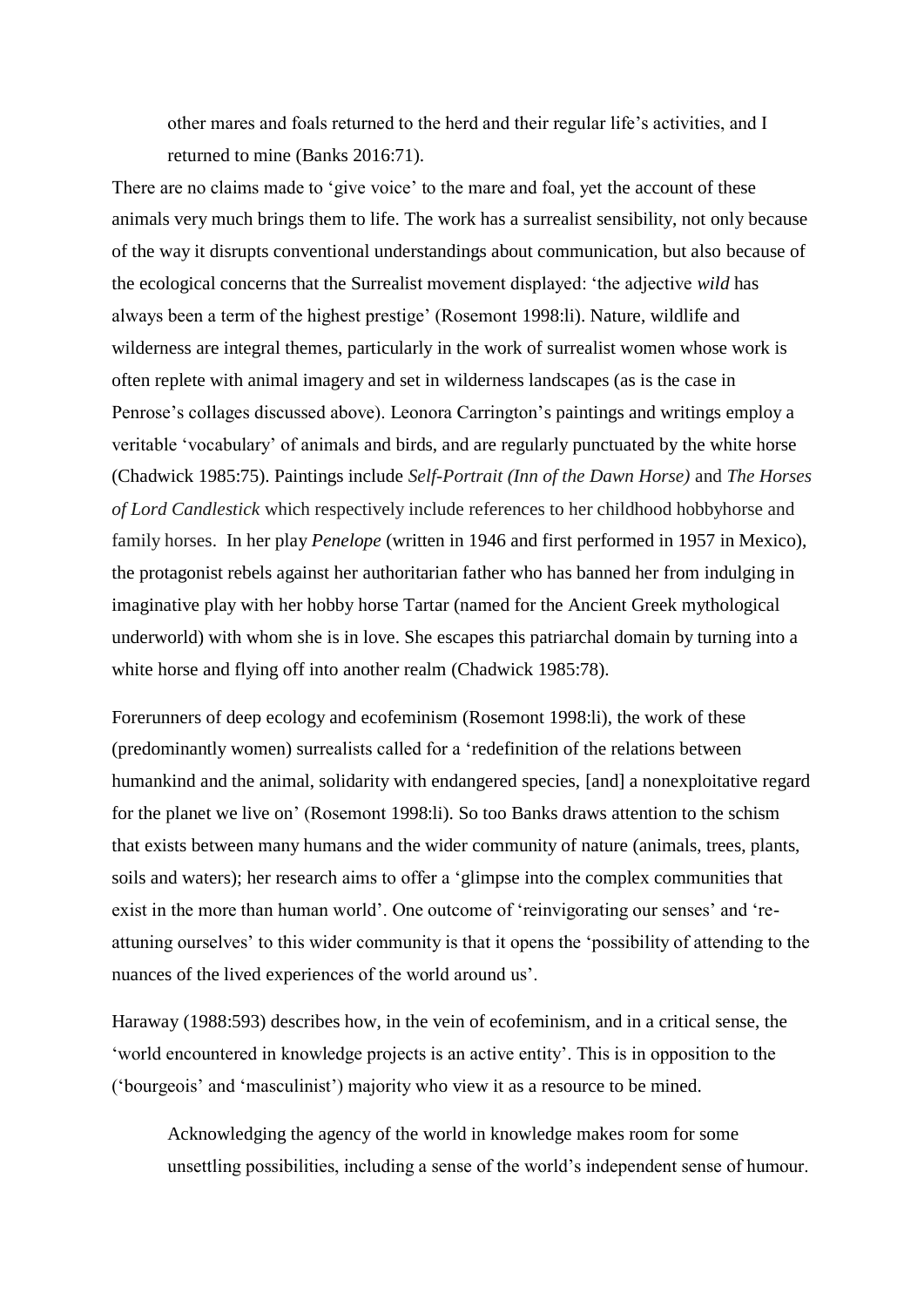Such a sense of humour is not comfortable for [those] committed to the world as resource…. Feminist objectivity makes room for surprise and ironies at the heart of all knowledge production; we are not in charge of the world. We just live here and try to strike up noninnocent conversations by means of our prosthetic devices.

The role of irony in knowledge production is an idea that Watson (2015) plays with. It is incongruity – that device loved by surrealists – that might be understood as 'a method for constructing an ironic opposition'. Because irony involves paradox and contradiction, seeing things from opposing viewpoints it 'constitutes the art of social science' (Watson 2015:415). It also challenges power relations (although the extent to which it might bring about a change of outlook is debatable):

Irony undermines the pretence of control or power over the meaning of civic discourse and social parlance, thereby disengaging the speaker as a civic participant and freeing her or him from the proclivity to conform to social practice and the hegemony of social ritual.

Imbuing social research with a surreal sensibility is a way to attempt to see beyond hegemonic norms, even the prevailing (and environmentally catastrophic) notion that the natural world is somehow separate from human life. The truth is that we are profoundly entwined and listening carefully to the world and its creatures – with a sense of humour and a willingness to accept paradox - might well teach us more than we think possible.

# **Conclusion**

Surrealism's aim is to 'arrive at an ever more precise and at the same time more passionate apprehension of the tangible world' (Breton cited in Nadeau 1973:37). Fabulous visions and hallucinatory worlds draw attention to the very realities of our own society and the taken-forgranted injustices embedded within it. This is not far apart from the aims of a critical sociology that seeks to uncloak the cruelties and contradictions inherent in the neoliberal world. This article has focused on the ways that surrealism might influence the process of knowledge production in the context of arts based and critical inquiry. 'For Surrealism', notes Sheringham (2006:67), 'the possible is contained in the actual; what might be is always already present within what is. The problem is to find a way of grasping it'. For sociology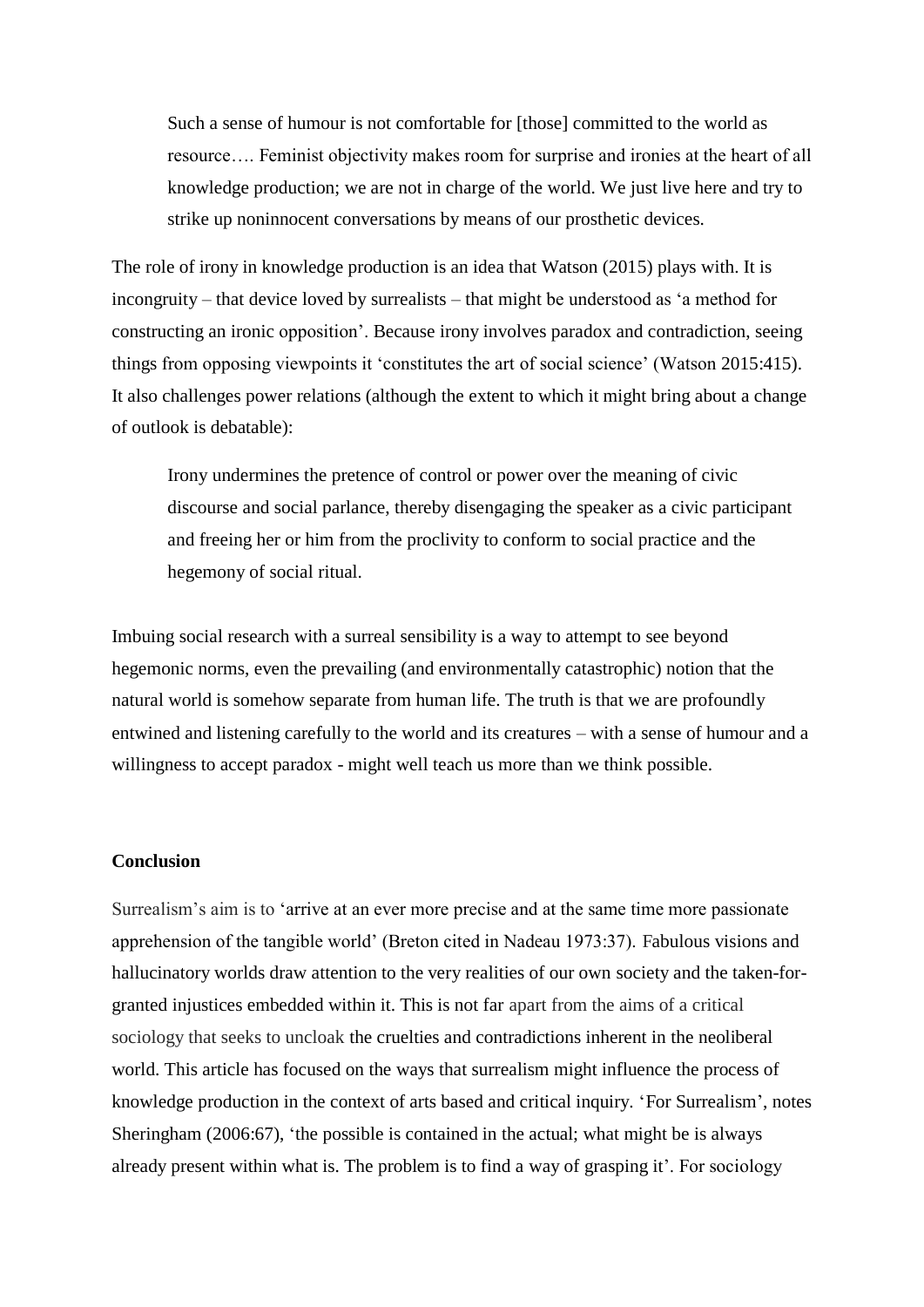too, particularly in light of post-structural critiques of knowledge production, there is a challenge to grasp that which is hidden or non-literal and often remains stubbornly out of reach.

The article has drawn on a number of projects imbued with a 'surrealist sensibility' in order to begin to consider how surrealist notions might actually be applied in the research process. This discussion of parallels between social research methods and surrealist methods is by no means exhaustive. There are myriad other possibilities. For instance, the emphasis in sociology on walking as method (see Moles 2008) has resonance with the surrealist method of dérive. It is Baudelaire's Flâneur that provides inspiration for walking methods; the surrealist version emphasises the links between the external world and the internal psyche (see Debord 1958). I am planning to explore this method in an arts-based research project that I am currently devising. It will take place at a local farm that adopts a Community Supported Agriculture model. I will be exploring the experiences of the farm's volunteers and considering the ecological, health and spiritual benefits of this sort of farming practice. Walking around the beautiful and productive fields should inspire reflection and conversation on the links people make between the external landscape and their internal ones. I am also planning to devise a series of surrealist games in this research to engage participants from the local community and to lend a playful and imaginative element to the project. Sarah Metcalf (2011) of the Leeds Surrealist Group has experimented with various techniques which might also be of use for encouraging a moving away from coherent narrative. Brotchie and Gooding's (1995) *Surrealist Games* is also replete with creative and humorous ideas.

I am also currently working on a series of collages that explore an ongoing research project. This involves an evaluation of a quirky educational project that the European Opera Centre has carried out at a school in Liverpool, UK. The collages that I am working on, as I analyse and write up the data I have collected, are enabling me to reflect on issues that are pertinent to the research (for instance, tensions between 'child-led' and 'adult-led' education practices) and will in time be written into the report of findings. They are also allowing me to explore my own feelings about some of the challenges involved in carrying out evaluative research as an academic. These are not appropriate for discussion in the evaluation report, but might be discussed in future academic writing. Given that this writing will not happen for some time, if at all, it is useful to have captured my immediate thoughts on this issue through strangely juxtaposed images that speak to me of some of the emotion and confusion that I experienced at the time about my academic career.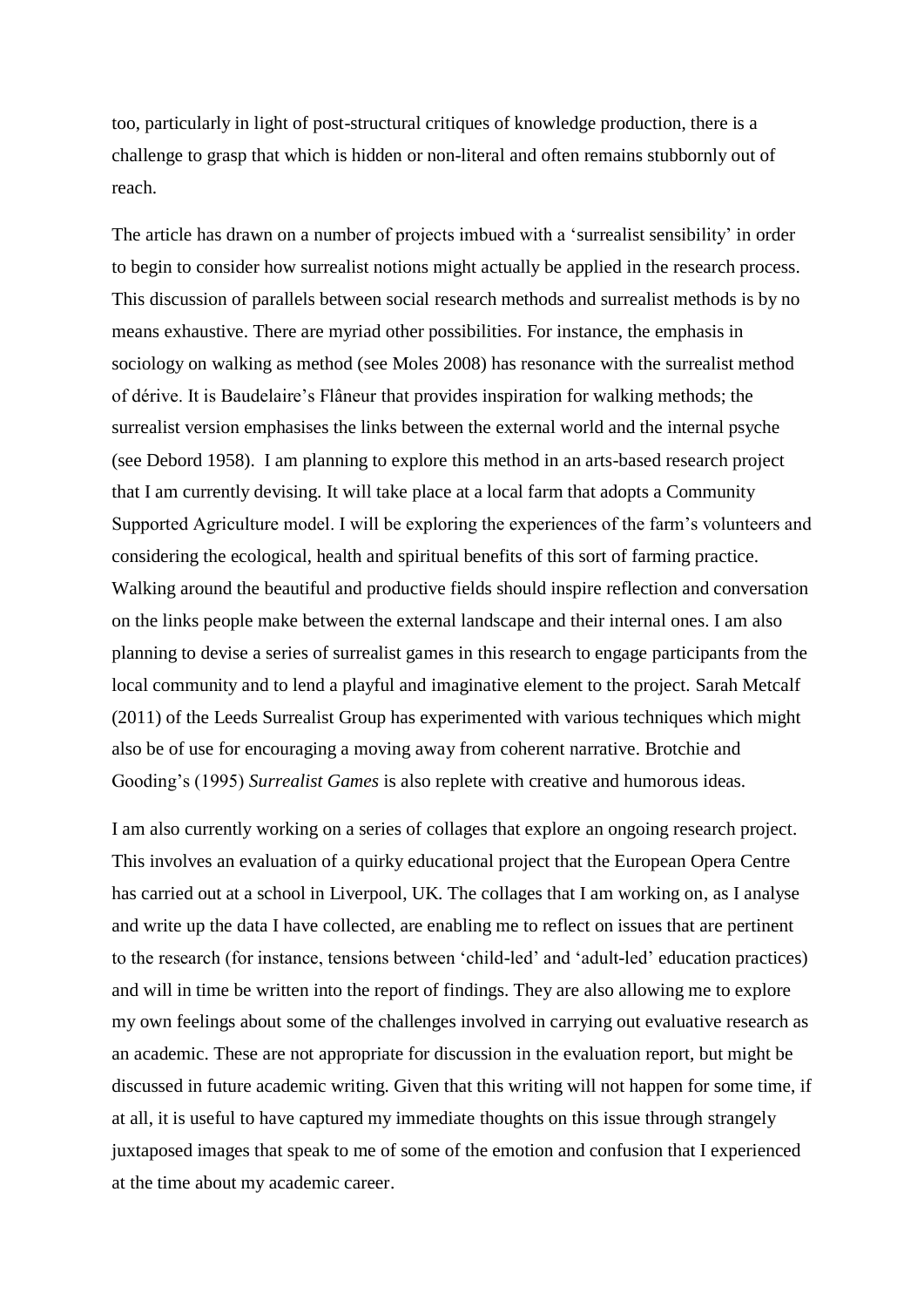Drawing inspiration from surrealism in social research requires imagination, a 'letting go of the literal rather than documenting it' (Rasberry 2002:116). It is imagination that is required to come to such a 'startling defamiliarisation with the ordinary' (Greene 2000:4). Imagination makes the real more real; more alive. Here there is resonance with a 'live' sociology, which, as Back argues (2012:36), is 'not just a methodological matter of bringing sociology to life but a way to live and sustain the life of things'. Immersing ourselves in a surrealist sensibility becomes a way of life, one that is more in tune with the planet and acknowledges its aliveness. Freeing the imagination 'is the heart of the process by which everyday life becomes the realisation of poetry itself' (Rosemont 1998:xxxv).

The imagination can assist in highlighting the absurdity of the everyday, and enable acknowledgement of, if not resistance to, some of its brutality. Latimer and Skeggs (2011:393) argue that the imagination is rooted in socio-political and cultural contexts. In fact, it is 'one of the key sites in which all political and cultural agendas are played out'. Their 'sociological imagination' is a new interpretation of C.Wright Mills' (1959) classic work which has long influenced sociology in terms of recognising the relationship between personal experience and wider society. Latimer and Skeggs (2011) draw on the strengths of this contribution, but also stress the importance of not privileging any one perspective. Rather than focusing on *the* sociological imagination, they call for an opening up of possibilities which in turn requires an 'ethical commitment'. They equate Foucault's concept of curiosity with the imagination:

Curiosity is a vice that has been stigmatized in turn by Christianity, by philosophy and even by a certain conception of science . . . I like the word however. To me it suggests something altogether different: it evokes 'concern'; it evokes the care one takes for what exists and could exist; an acute sense of the real which, however, never becomes fixed; a readiness to find our surroundings strange and singular; a certain relentlessness in ridding ourselves of our familiarities and looking at things otherwise; a passion for seizing what is happening now and what is passing away; a lack of respect for traditional hierarchies of the important and the essential. (Foucault, 1996 [1980]: 305 cited in Latimer and Skeggs 2011:399).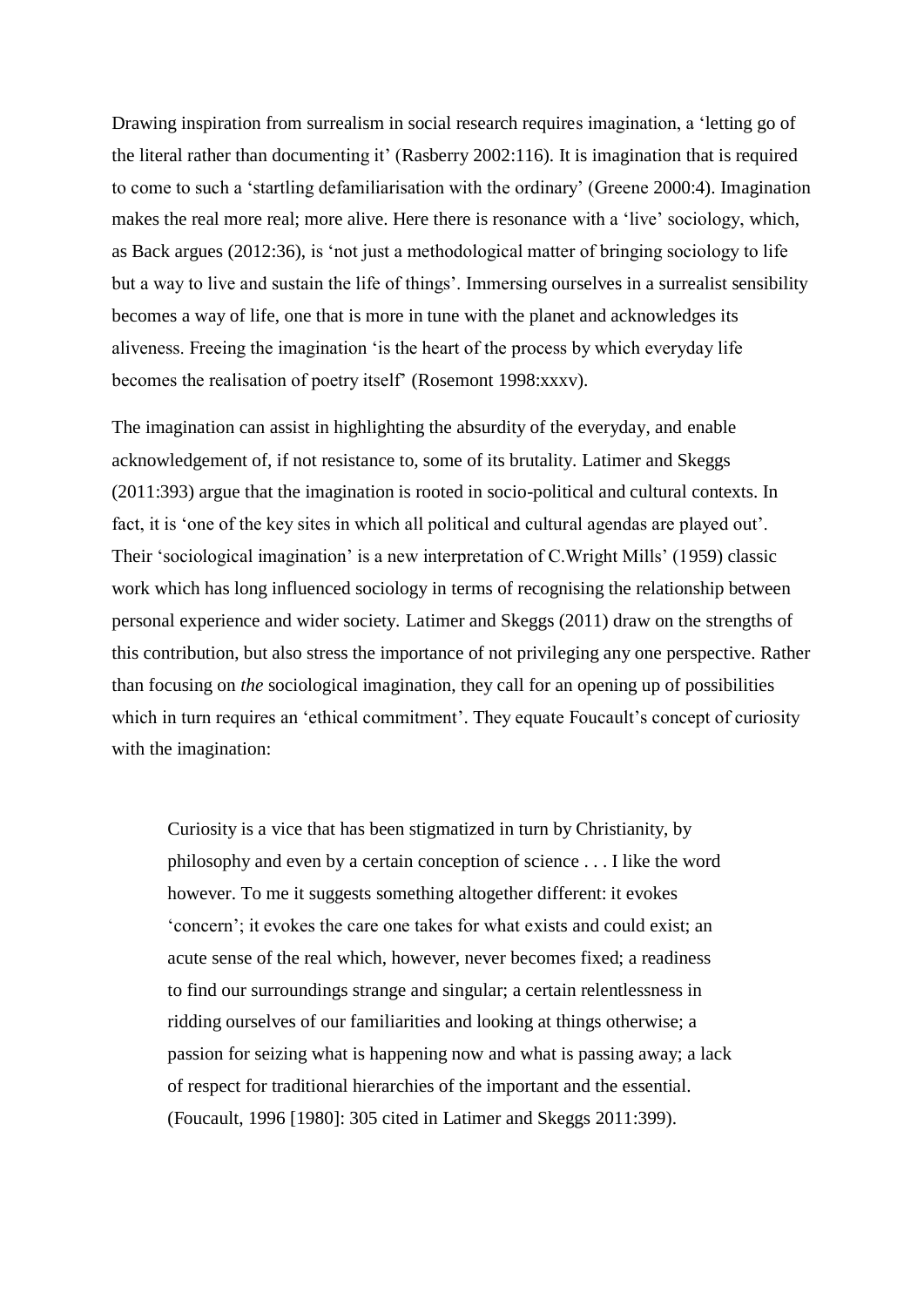Curiosity (and especially the French, curiosité), in a linguistic accident, means not only a desire to know something, but also an oddity or novelty. The way that these concepts come together by chance and are encapsulated in one word would appeal to a surrealist sensibility. Both primary and secondary meanings very much contribute to the spirit of social inquiry inspired by surrealism. Surrealism's fervent creativity and glorious tumult of ideas for challenging the status quo and producing heightened versions of reality might provide inspiration for sociologists to look at life with a sense of curiosity. This in turn might result in the production of playful and poetic curiosities that provide insight into the world and help to keep sociology's spark alive.

### **References**

Adamowicz, Elza. 1998. *Surrealist Collage in Text and Image: Dissecting the Exquisite Corpse*. Cambridge: Cambridge University Press.

Ahmed, Sara. 2004. *The Cultural Politics of Emotion*. Edinburgh: Edinburgh University Press.

Atkinson, Paul. 2013. "Ethnography and Craft Knowledge." *Qualitative Sociology Review* 9(2):56-63. Retrieved June 15, 2017 (http://www.qualitativesociologyreview.org/ENG/Volume25/QSR\_9\_2\_Atkinson.pdf).

Back, Les. 2012. "Live sociology: social research and its futures." Pp. 18-39 in *Live Methods*, edited by L. Back, N. Puwar, Malden, MA: Blackwell Publishing.

Back, Les and Puwar, Nirmal. 2012. "A Manifesto for Live Methods: Provocations and Capacities." Pp. 6-17 in *Live Methods*, edited by L. Back, N. Puwar, Malden, MA: Blackwell Publishing.

Banks, Anna. 2016. "Animal narrativity: Lived experiences in the more than human world." Pp. 63-78 in *Sharing Qualitative Research: Showing Lived Experiences and Community Narratives*, edited by S. Gair, A. Van Luyn, A. Abingdon: Routledge.

Basting, Anne D. 2001. "'God is a talking horse': Dementia and the performance of self." *The Drama Review* 45 (3): 78–94.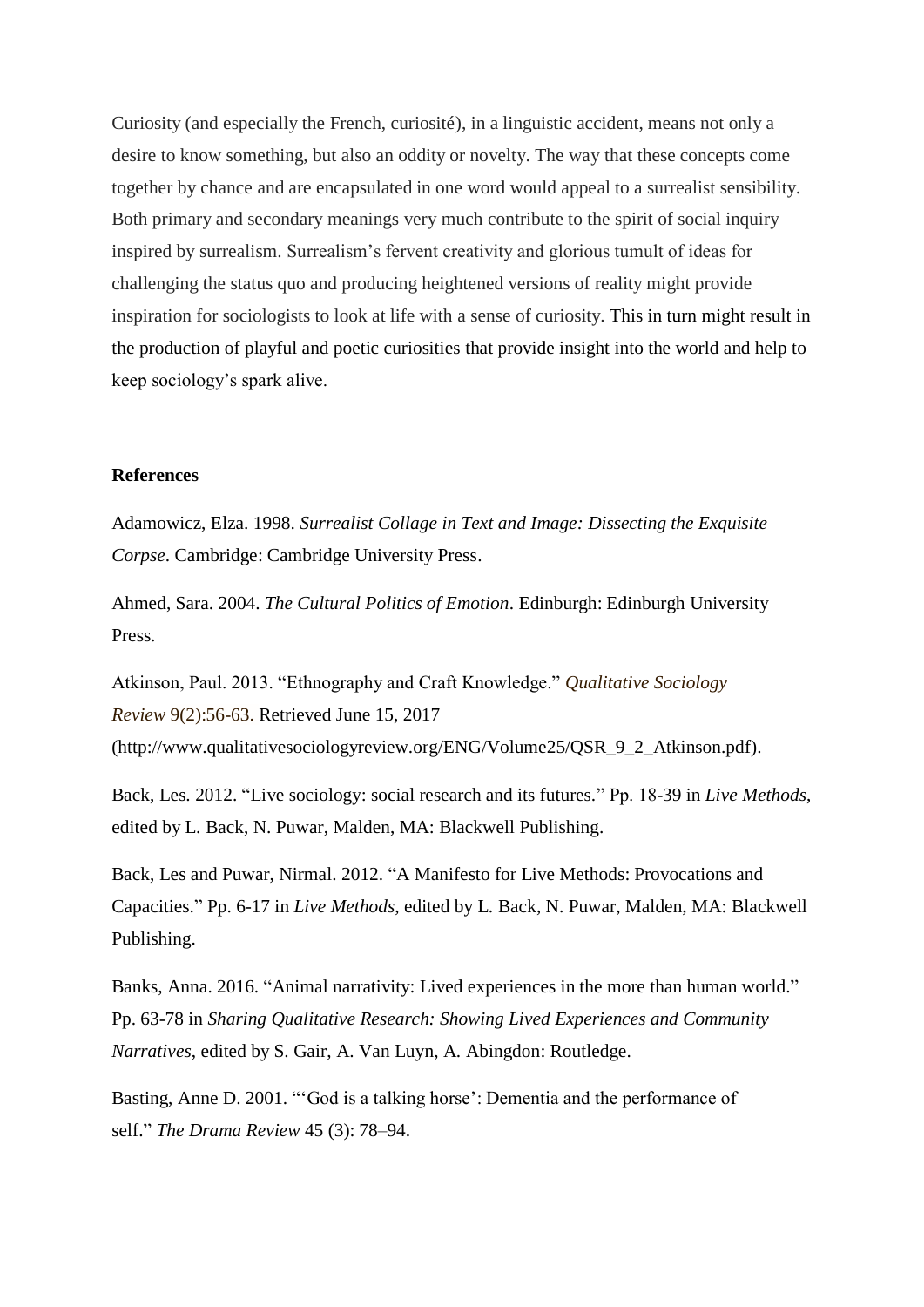Bhattacharya, Kakali. 2008. "Voices lost and found: Using found poetry in qualitative research." Pp. 83-88 in *Arts-Based Research in Education*, edited by M. Cahnmann-Taylor, R. Siegesmund. New York: Routledge.

Brotchie, Alastair and Gooding, Mel, (eds.). 1995. *Surrealist Games*. Shambhala Redstone Editions: Boston and London.

Butler-Kisber, Lynn. 2008. "Collage as inquiry." Pp. 265-278 in *Handbook of the Arts in Qualitative Research*, edited by G.J. Knowles, A.L.Cole. Thousand Oaks, CA: Sage.

Calvino, Italo. 1997. *Invisible Cities*. London: Vintage.

Capous-Desyllas, Moshoula. 2015. "Collage as reflexivity: Illustrations and reflections of a photovoice study with sex workers." Pp. 189-208 in *Feminisms in Social Work Research,*  edited by S. Wahab, B. Anderson-Nathe, C. Gringeri. Abingdon: Routledge.

Carrette, Jeremy R. 2000. *Foucault and Religion*. London: Routledge.

Chadwick, Whitney. 1985. *Women Artists and the Surrealist Movement*. London: Thames and Hudson.

Chaplin, Elizabeth. 2005. "The photograph in theory." *Sociological Research Online* 10 (1). Retrieved March 22, 2012 [\(www.socresonline.org.uk/10/1/chaplin.html\)](http://www.socresonline.org.uk/10/1/chaplin.html).

Clifford, James. 1981. "On ethnographic surrealism." *Comparative Studies in Society and History* 23(4): 539-564.

Clifford, James. 1988. *The Predicament of Culture: Twentieth Century Ethnography, Literature and Art*. Cambridge, MA: Harvard University Press.

Conquergood, Dwight. 2002. "Performance studies: Interventions and radical research." *The Drama Review* 46 (2): 145–156.

Daley, Andrea. 2010. "Reflections on Reflexivity and Critical Reflection as Critical Research Practices." *Affilia: Journal of Women and Social Work* 25(1): 68-82.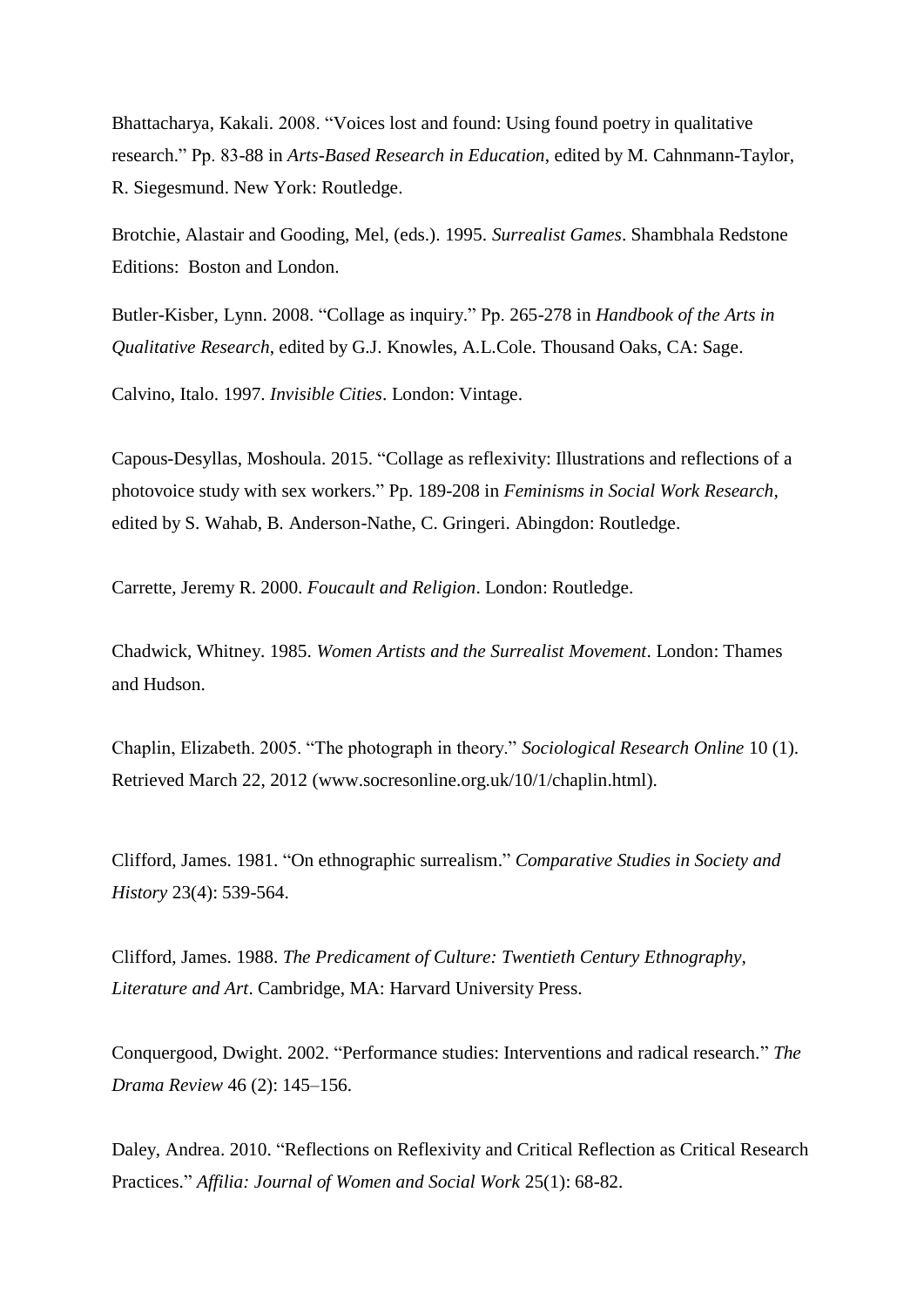Debord, Guy-Ernest. 1958. "Theory of the derive." *Internationale Situationniste* #2. Retrieved 9 July 2016 [\(http://library.nothingness.org/articles/all/en/display/314\)](http://library.nothingness.org/articles/all/en/display/314).

Douglas, Caroline. 2011. *Transmitter Receiver: The Persistence of Collage*. London: Hayward Gallery Publishing.

Foster, Hal. 1996. *The Return of the Real*. Cambridge, Mass: The MIT Press.

Foster, Victoria. 2016. *Collaborative Arts-based Research for Social Justice.* Abingdon: Routledge.

Foucault, Michel. 1968/ 2008. *This is Not a Pipe*. Second paperback edition, edited and translated by J. Harkness. Berkley and Los Angeles, Cal: University of California Press.

Foucault, Michel. 1966/ 2002. *The Order of Things*. London: Routledge Classics.

Gadd, Shannon. 2015. "Surrealism. The Cultural History of Philosophy Blog." School of History, Queen Mary University of London. Retrieved 16 September 2016 [\(http://blogs.history.qmul.ac.uk/philosophy/2015/11/29/surrealism/\)](http://blogs.history.qmul.ac.uk/philosophy/2015/11/29/surrealism/)

Greene, Maxine. 2000. *Releasing the Imagination: Essays on Education, the Arts, and Social Change*. San Francisco: Jossey-Bass.

Haraway, Donna. 1988. "Situated knowledges: The science question in feminism and the privilege of partial perspectives." *Feminist Studies* 14 (3): 575–599.

Highmore, Ben. 2002. *Everyday Life and Cultural Theory: An Introduction*. Abingdon: Routledge.

Highmore, Ben. 2005. "Unprocessed data: Everyday life in the singular." Pp. 6-11 in *Day-to-Day Data*, edited by E. Harrison, J. Waters, Jones, H. Nottingham: Angel Row Gallery.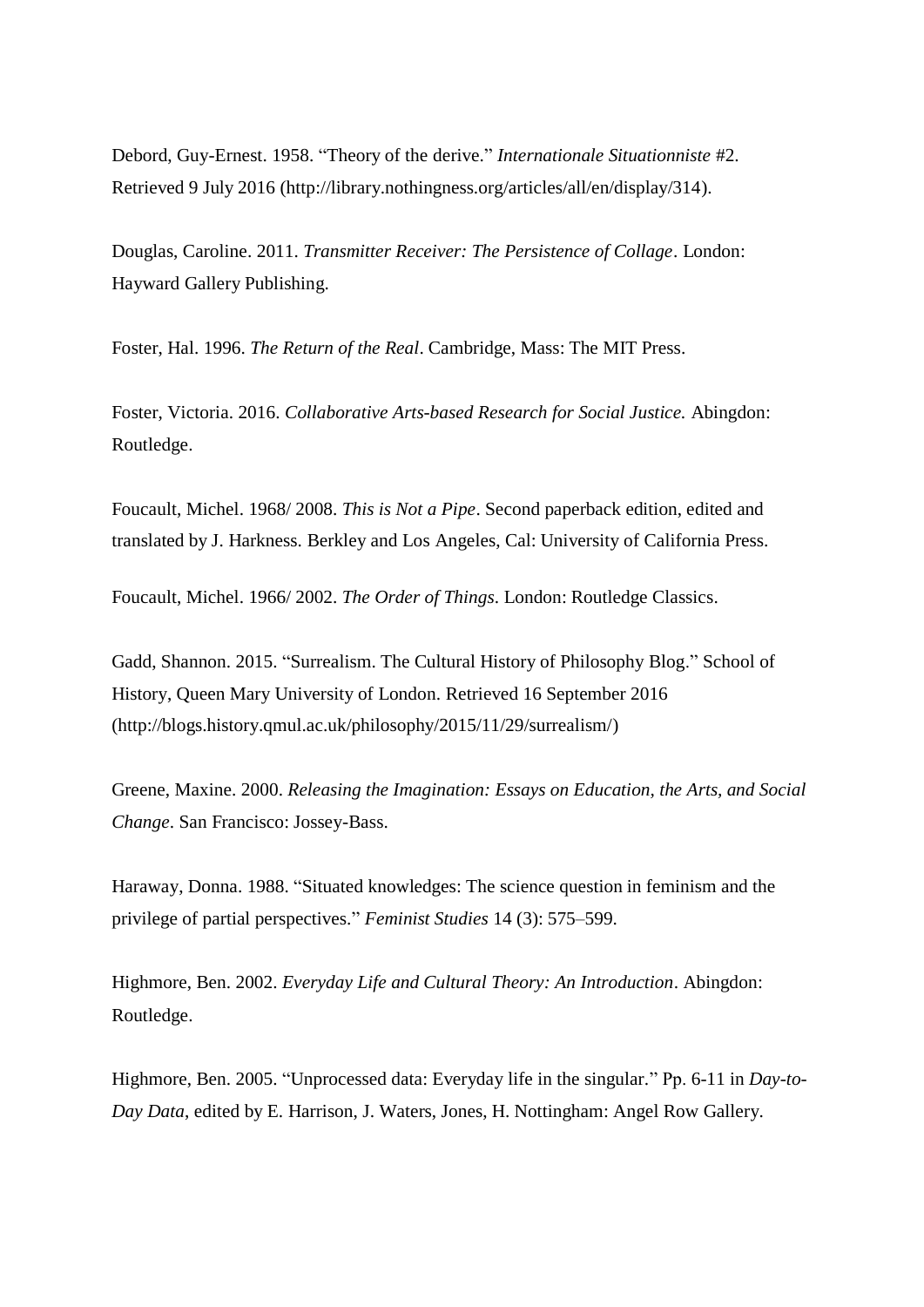Hubble, Nick. 2012. "Imagism, realism, surrealism: Middlebrow transformations in the Mass-Observation project."Pp.202-230 in *Middlebrow Literary Cultures*, edited by E. Brown, M. Grover. Houndmills: Palgrave Macmillan.

Humphreys, Karen. 2006. "Collages Communicants: Visual representation in the collagealbums of Max Ernst and Valentine Penrose." *Contemporary French and Francophone Studies* 10(4): 377-387.

Hurdley, Rachel. 2014. "Synthetic Sociology and the 'long workshop': How Mass Observation ruined meta-methodology." *Sociological Research Online* 19(3): 6. Retrieved August 3 2016 [\(http://www.socresonline.org.uk/19/3/6.html#hurdley2013\)](http://www.socresonline.org.uk/19/3/6.html#hurdley2013).

Jaggar, Alison M. 1989. "Love and knowledge: Emotion in feminist epistemology." *Inquiry* 32(2): 151-176.

Kafar, Marcin and Ellis, Carolyn. 2014. "Autoethnography, Storytelling, and Life as Lived: A Conversation Between Marcin Kafar and Carolyn Ellis." *Qualitative Sociology Review* 10(3):126-143. Retrieved June 15, 2017 (http://www.qualitativesociologyreview.org/PL/Volume27/PSJ\_10\_3\_Kafar\_Ellis.pdf).

LaCoss, Don. 2005. "Hysterical freedom: Surrealist dance & Hélène Vanel's faulty functions." *Women and Performance: A Journal of Feminist Theory* 15(2): 37-61.

Lather, Patti. 2010. *Engaging Science Policy: From the Side of the Messy*. New York: Peter Lang.

Latimer, Joanna and Skeggs, Beverley. 2011. "The politics of imagination: Keeping open and critical." *The Sociological Review* 59 (3): 393–410.

MacLure, Maggie. 2009. "Broken voices, dirty words: On the productive insufficiency of voice." Pp. 97-114 in *Voice in Qualitative Inquiry*, edited by A.Y. Jackson, L.A. Mazzei. Abingdon: Routledge.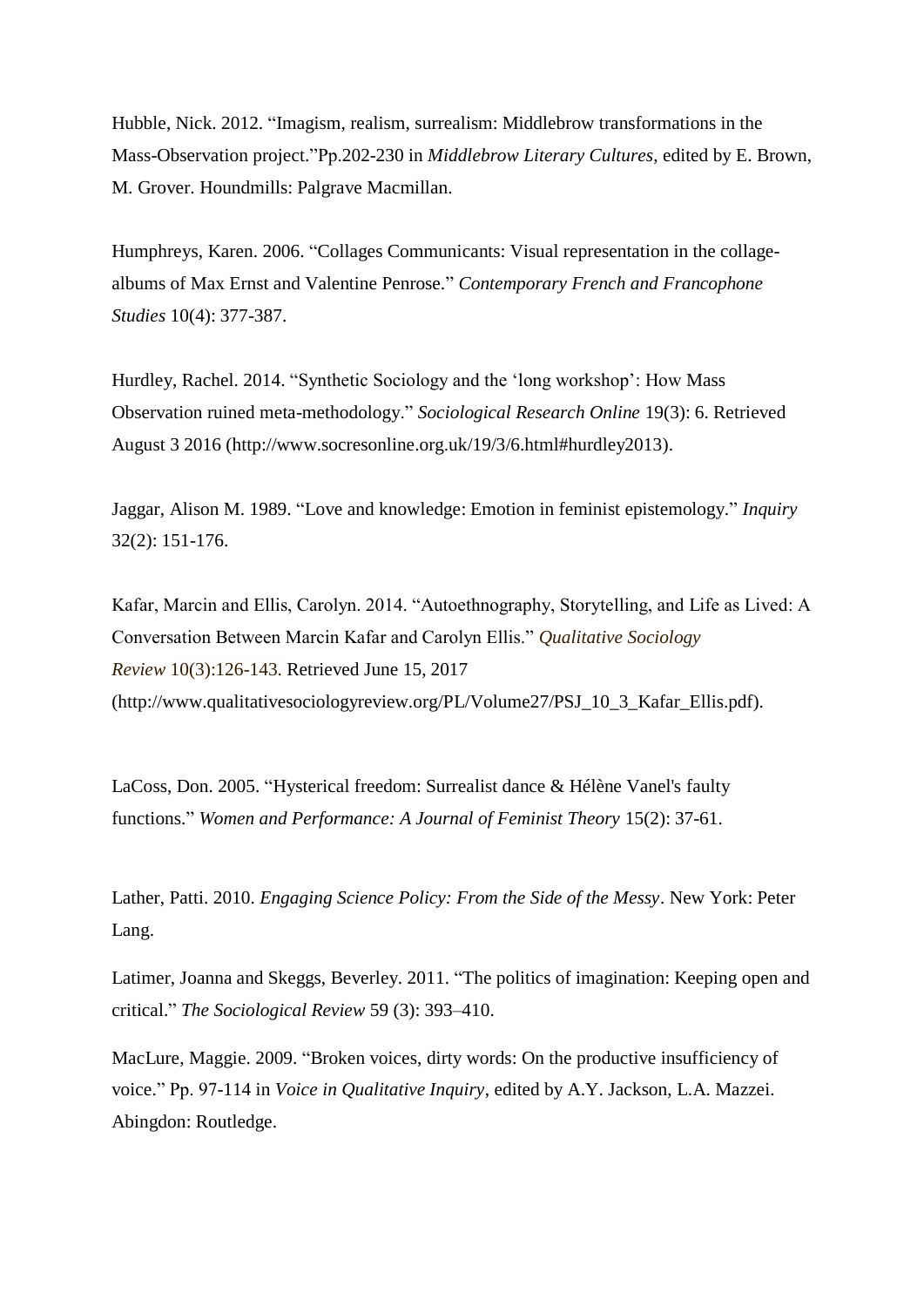Mass Observation. 2016. "Mass Observation Project Directives." Retrieved 8 September 2016 [\(http://www.massobs.org.uk/mass-observation-project-directives\)](http://www.massobs.org.uk/mass-observation-project-directives).

Mazzei, Lisa A. and Jackson, Alecia Y. 2009. "Introduction: The limits of voice." Pp. 1-14 in *Voice in Qualitative Inquiry*, edited by A.Y. Jackson, L.A. Mazzei. Abingdon: Routledge.

Mengham, Rod. 2001. "Bourgeois news: Humphrey Jennings and Charles Madge." *New Formations* 44 (Autumn): 26–33.

Metcalf, Sarah. 2011. "Playing memory games." *Phosphor* no 3. Winter.

Moles, Kate. 2008. "A walk in thirdspace: Place, methods and walking." *Sociological Research Online* 13(4)2 <http://www.socresonline.org.uk/13/4/2.html> [accessed July 2016]

Nadeau, Maurice. 1973. *The History of Surrealism*. Harmondsworth: Penguin.

Nash, [Catherine J.](https://www.amazon.co.uk/s/ref=dp_byline_sr_book_1?ie=UTF8&text=Catherine+J.+Nash&search-alias=books&field-author=Catherine+J.+Nash&sort=relevancerank) and Browne, [Kath Browne,](https://www.amazon.co.uk/s/ref=dp_byline_sr_book_2?ie=UTF8&text=Kath+Browne&search-alias=books&field-author=Kath+Browne&sort=relevancerank) (eds.) 2016. *Queer Methods and Methodologies: Intersecting Queer Theories and Social Science Research*. Abingdon: Routledge.

Neal, Sarah and Murji, Karim. 2015. "Sociologies of everyday life: Editors' introduction to the special issue." *Sociology* 49(5): 811–819.

Pink, Sarah. 2007. *Doing Visual Ethnography.* 2nd Edition. London: Sage.

Pollen, Annebella. 2013. "Research methodology in Mass Observation past and present: 'Scientifically, about as valuable as a chimpanzee's tea party at the zoo'?" *History Workshop Journal* 75: 213-235.

Rasberry G.W. 2002. "Imagine: Inventing a data-dancer." Pp. 105-120 in *Dancing the Data*, edited by C.Bagley, M.B. Cancienne. New York: Peter Lang.

Shaw, Jenny. 1996. "Surrealism, Mass-Observation and researching imagination." Pp. 1-16 in *Methodological Imaginations*, edited by E. Stina Lyon, J. Busfield. Houndmills: Macmillan Press.